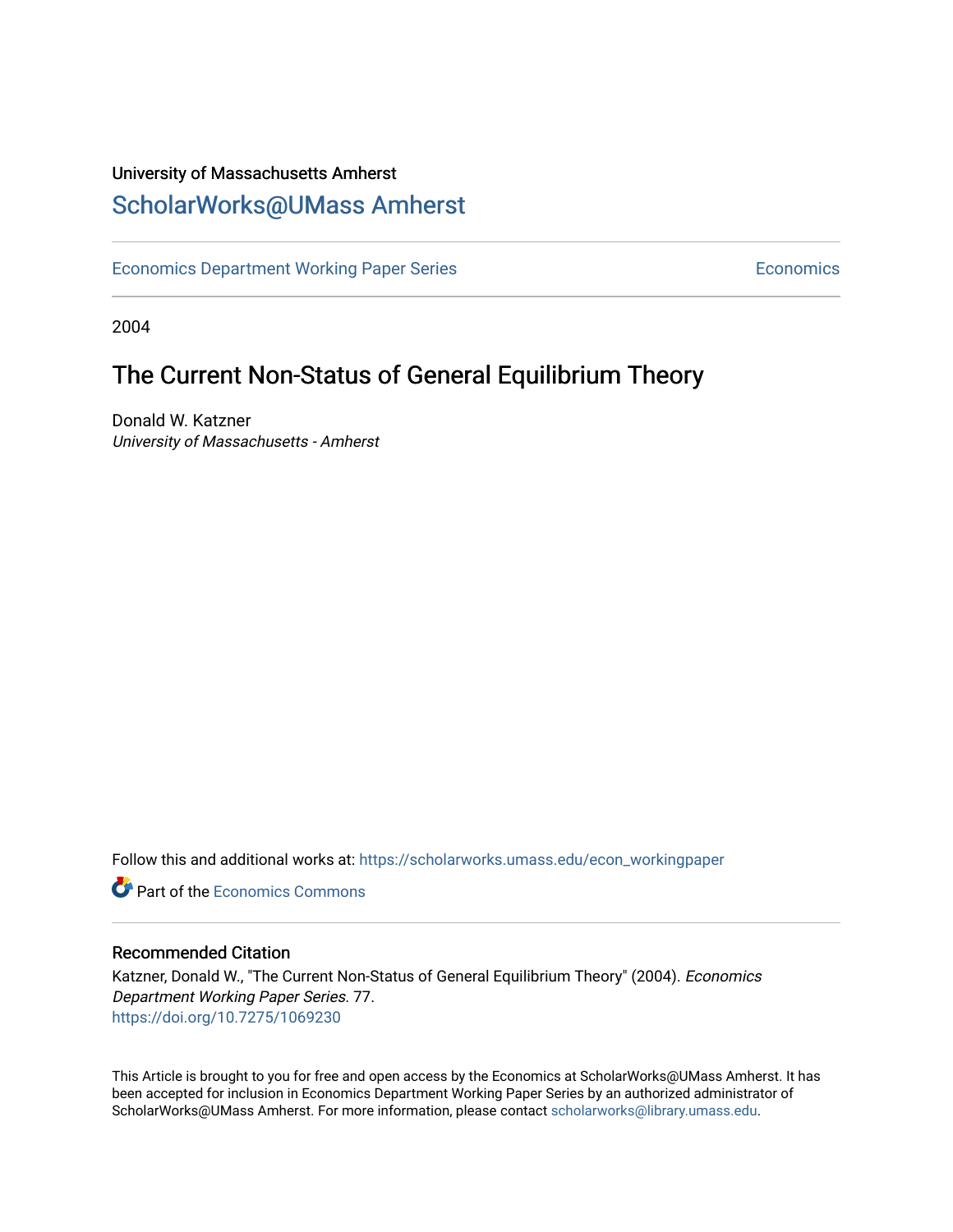# **DEPARTMENT OF ECONOMICS**

## **Working Paper**

### **The Current Non-Status of General Equilibrium Theory**

Donald W. Katzner

Working Paper 2004-10 Revised version, August 2005



## **UNIVERSITY OF MASSACHUSETTS AMHERST**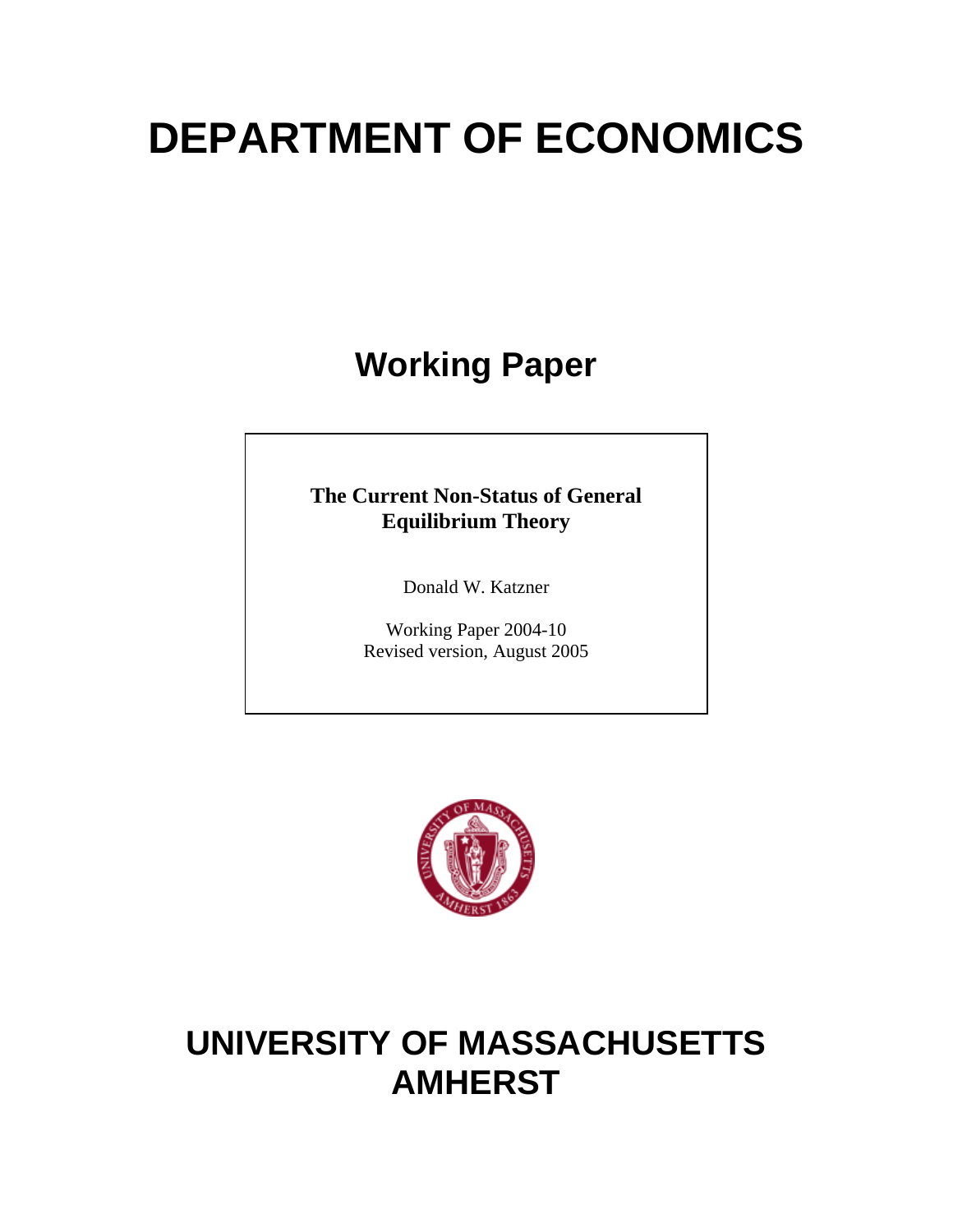## The Current Non-Status of General Equilibrium Theory

Donald W. Katzner<sup>∗</sup>

Revised version

August 29, 2005

#### Abstract

This paper argues that the abandonment of general equilibrium theory by microeconomists was a mistake. It provides counter arguments to two of the reasons for that abandonment — lack of both generality and consistency with methodological individualism in uniqueness and stability analysis of equilibria — and urges microeconomists to refocus some of their attention on it.

JEL classification: D 50.

Key words: general equilibrium theory, price determination, methodological individualism.

<sup>∗</sup>Department of Economics, University of Massachusetts / Amherst, Amherst, MA 01002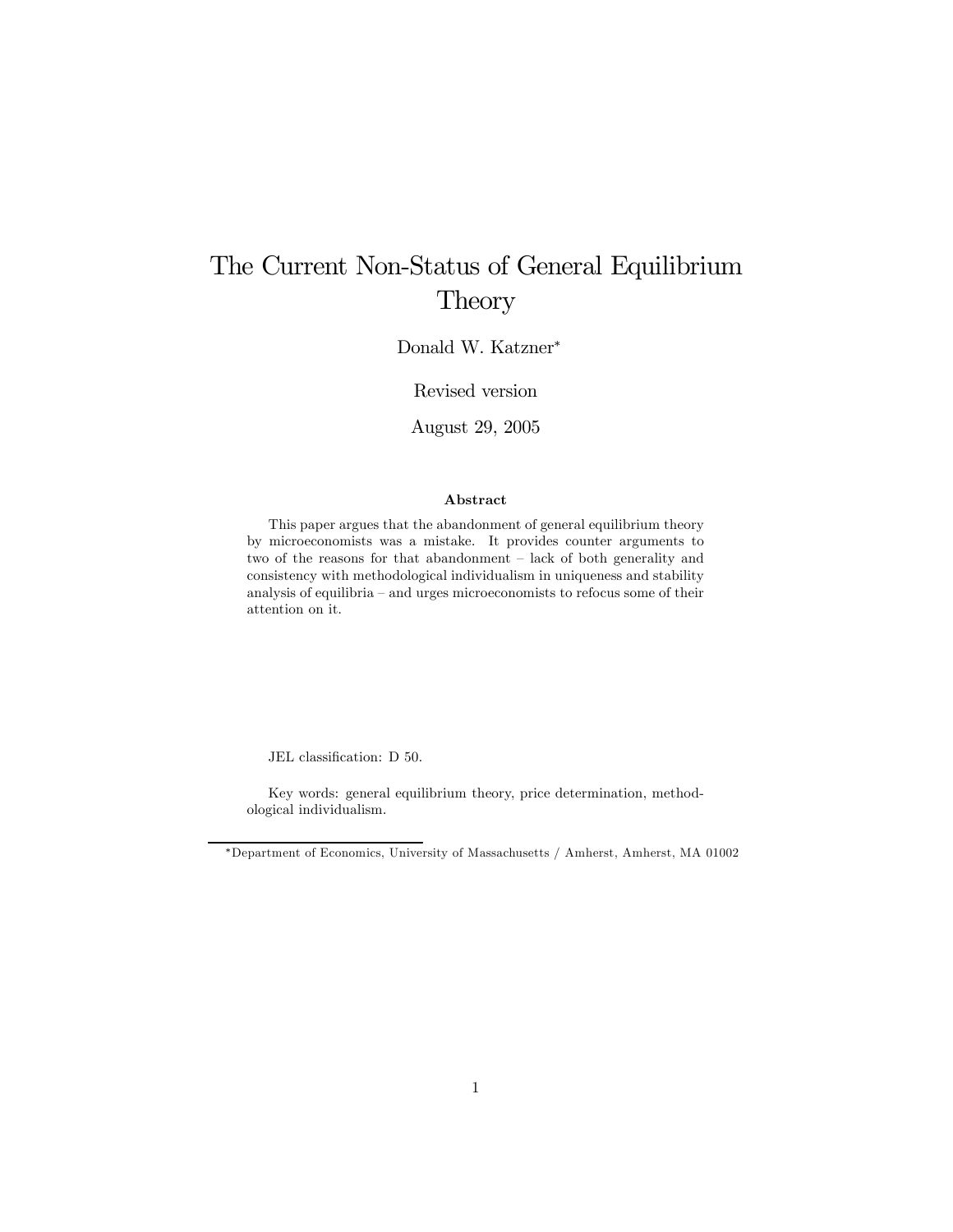#### The Current Non-Status of General Equilibrium Theory1

The theory of microeconomic, general (as opposed to partial) equilibrium does not have a long history. Although the use of simultaneous equations in economics dates at least to Isnard in 1781, the first reasonably complete presentation of it was given by Walras [18] in 1874. For the next 75 years development was rather slow. The contributions of Cassel, Hicks, Samuelson, Wald, and others illuminated various issues relating to it but, by and large, general equilibrium theory remained on the back benches of economic discourse. It was not until the 1950's that interest in general equilibrium theory really took off. Perhaps the event that most closely marks this surge of interest is the publication in *Econo*metrica of the paper "Existence of Equilibrium for a Competitive Economy" by Arrow and Debreu [1] in 1954. Suddenly, it seemed, everyone was doing general equilibrium or something related to it. And the search for conditions under which competitive equilibrium exists and is unique and globally stable, conditions which must be imposed if there is to be any hope of linking the general equilibrium system to the real economy, became of paramount importance.

Then, in the late 1980's, almost as quickly as economists had raised its banner, interest in microeconomic, general equilibrium theory abruptly waned. Arguably its death knell was best sounded in the Economic Journal in 1989 by Kirman [11] in a paper entitled "The Intrinsic Limits of Modern Economic Theory: The Emperor Has no Clothes." Essentially, Kirman made two claims: First, as of 1989, general equilibrium theory had not yet been able to achieve what was expected of it. That is, economists had not yet been able to employ its theoretical structure to provide a satisfactory understanding of one of the most fundamental and important questions that constitute the primary reason for embracing it. In particular, no acceptable analysis of the uniqueness and global stability of competitive equilibrium had yet been found and, hence, even with respect to tâtonnement dynamics, a full and theoretically satisfying explanation of price determination in a competitive economy, i.e., an explanation of the means by which market-equilibrium prices are determined from all appropriate out-of-equilibrium positions, could not be given. Kirman's second claim was that there was little hope that an adequate theory of price determination could ever emerge from general equilibrium theory. In the years since the publication of Kirman's paper, general equilibrium theory has once again been relegated to the back benches, and one has to look hard to find papers relating to it in the current economics literature.

Now, clearly, the first of Kirman's claims that economists had no satisfactory explanation of price determination as of 1989 is true. That is so because the criterion of satisfactoriness invoked by economists required explanations that

<sup>&</sup>lt;sup>1</sup>The author would like to thank Peter Skott for his help in preparing this paper. A number of the ideas contained in it may be found in expanded form in Ch. 10 of my Introduction to the Economic Theory of Market Behavior: Microeconomics from a Walrasian Perspective (Cheltenham: Elgar, forthcoming).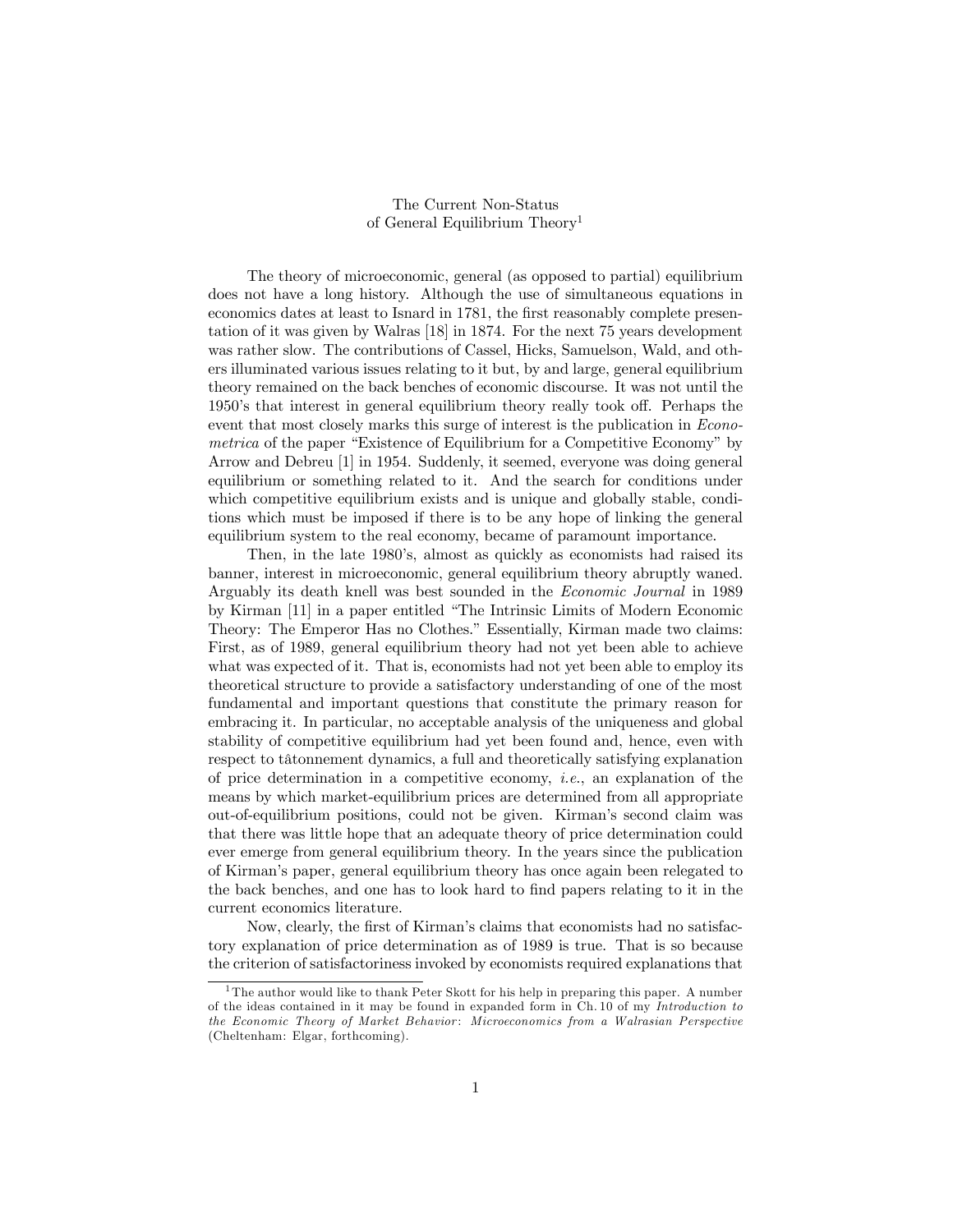were consistent with methodological individualism, and in which utility and production functions were "general" in that they should not be assumed to exhibit specific forms. And as of 1989, all known explanations of price determination violated both of these precepts. But it is possible to entertain doubts about whether the generality requirement is not too strong. And it is also possible to take issue with Kirman's second claim, that there is little hope of finding a satisfactory explanation of price determination, at least with respect to the requirement of consistency with methodological individualism. Moreover, on these and other grounds, I believe it was a serious mistake for microeconomists to abandon general equilibrium theory. Each of these matters will be addressed below.

Consider the latter, which is more easily and quickly addressed, first. In what follows, I will try to show that it is too early to give up on efforts to construct an adequate analysis of uniqueness, global stability, and price determination in the context of a general equilibrium, competitive system. Just because something has not yet been demonstrated does not mean that it can never be confirmed. Indeed, an attempt will be made to convince you, the reader, that things are not nearly as bad as Kirman's article suggests. But there are more important reasons why the abandonment of general equilibrium theory was a mistake.

First, the general equilibrium construction as originally set out by Walras is a significant component of the theoretical basis of, in its most idealized form, capitalism — an arrangement that, for better or worse, orders much of our modern world. Public discussions in the media, in political arenas, and elsewhere that relate to general equilibrium in part or in toto are commonplace. For economists to turn their backs on such matters is to disassociate themselves from an important aspect of current affairs to which they have a professional obligation to contribute. Second, most economists are trained in at least the fundamentals of Walrasian general equilibrium theory, and there is no other widely understood vocabulary for conducting research and communicating among economists (and others) about the microeconomy at large. Abandoning the general equilibrium approach in their work, then, forces economists to focus their attention on fragments or limited combinations of fragments of the microeconomy rather than on the whole. None of this is to say that there are not, there should not be, and there should not be developed alternatives to the Walrasian vision, in part or in its entirety, that provide what might be regarded as a more realistic picture of what goes on in a modern microeconomy.<sup>2</sup> But it does suggest that until there is widespread acceptance of a better "substitute" among economists, the Walrasian system remains the only means for communicative discourse on the microeconomy as a totality.

To describe what went wrong with the general equilibrium research program it is useful to begin by summarizing the general equilibrium system itself.

<sup>&</sup>lt;sup>2</sup> Some inquiries into overlapping generations models, the notion of temporary equilibrium, and the dynamics of fixed prices and old Keynesian macroeconomics can be seen as movements in this direction. An approach to greater realism based on the work of Shackle has been proposed as a fully developed alternative to the Walrasian system by Katzner [9].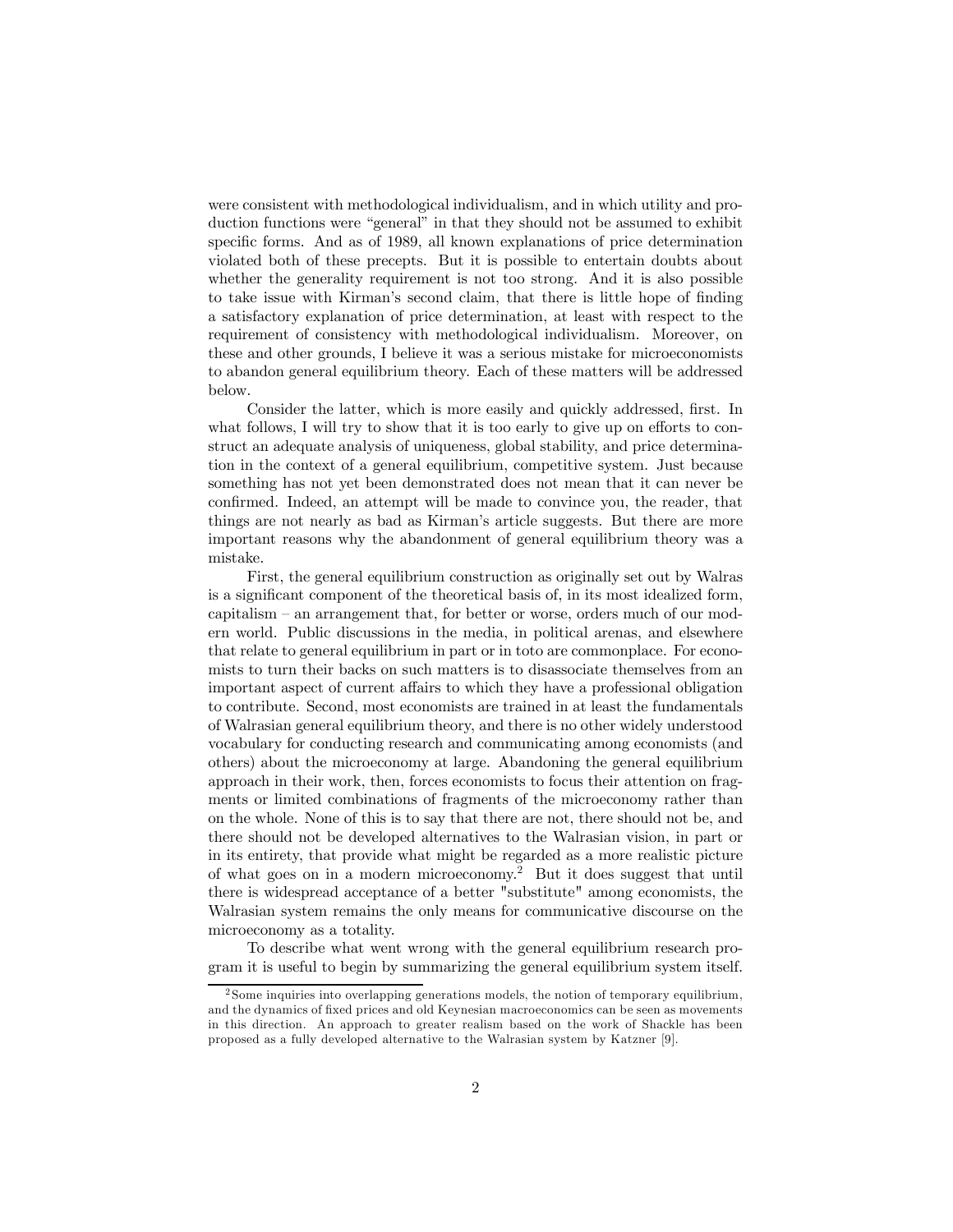For both practical and pedagogical reasons, only exchange systems with no production will be considered, and attention will focus only on tâtonnement dynamics in which trading is not permitted until equilibrium is reached.3 Before proceeding, however, it is appropriate to digress for a moment to consider the manner in which explanation is achieved in economic analysis.

#### 1. Explanation in Economics

When trying to explain an economic phenomenon, the standard procedure is to build a model. A model of something – call the thing  $T - i$  is a construct having enough in common with the observable facets of  $T$  that insight into T can be obtained by studying the construct. Einstein and Infeld [4, p. 33] gave the following example: Imagine an individual is asked to explain how a particular clock with rotating hands works but is not permitted to remove its cover. After some thought, the person might obtain appropriate springs, gears, and whatever else might be required, and build a physical "model" of the clock whose "observable" behavior duplicates the observed behavior of the original. He could then give an explanation of how his model behaves and say that the original clock works analogously to, or as if it were, his model. Clearly, there are many different as-if models, and hence explanations, that could be built. But all explanations operate by identifying something in the model (in the example, the movement of the model's hands) with what is observed (the movement of the hands on the original clock). In economics, of course, models are not physical things. Rather they are mental constructs based on assumptions, concepts, and relations among variables. They also abstract from a multitude of possible forces to concentrate on the minimum number necessary for explanation, and their properties are their own and not properties of that which is the object of explanation. Nevertheless, they function in much the same way as in the Einstein-Infeld example.

The Walrasian model is properly understood in these terms. It primarily focuses on the notion of equilibrium and is built up by making assumptions about the preferences, endowments, and technologies of individual agents, i.e., consumers and firms. Its purpose is to explain and clarify the determination of observed prices and quantities, and the simultaneous, interacting behavior of real agents in the economy. To achieve this purpose requires, among other things, that an investigation of the questions of existence, uniqueness, and global stability of equilibria in the model be successfully undertaken. An obvious way to comprehend the urgency of such an inquiry is to recall a common method of interpreting equilibrium in a single, real-world market in isolation: Suppose one

<sup>3</sup>Ways of overcoming Kirman's conclusion for the case of nontâtonnement adjustment rules, which permit trading out of equilibrium, have been suggested by Fisher [5] and Smale [15]. Other nontâtonnement methods that might be transferable from the single-market context in which they are developed are surveyed by Hahn [7, pp. 788-791]. Still additional approaches located somewhat beyond the confines of the standard Walrasian framework are described by Bénassy [2].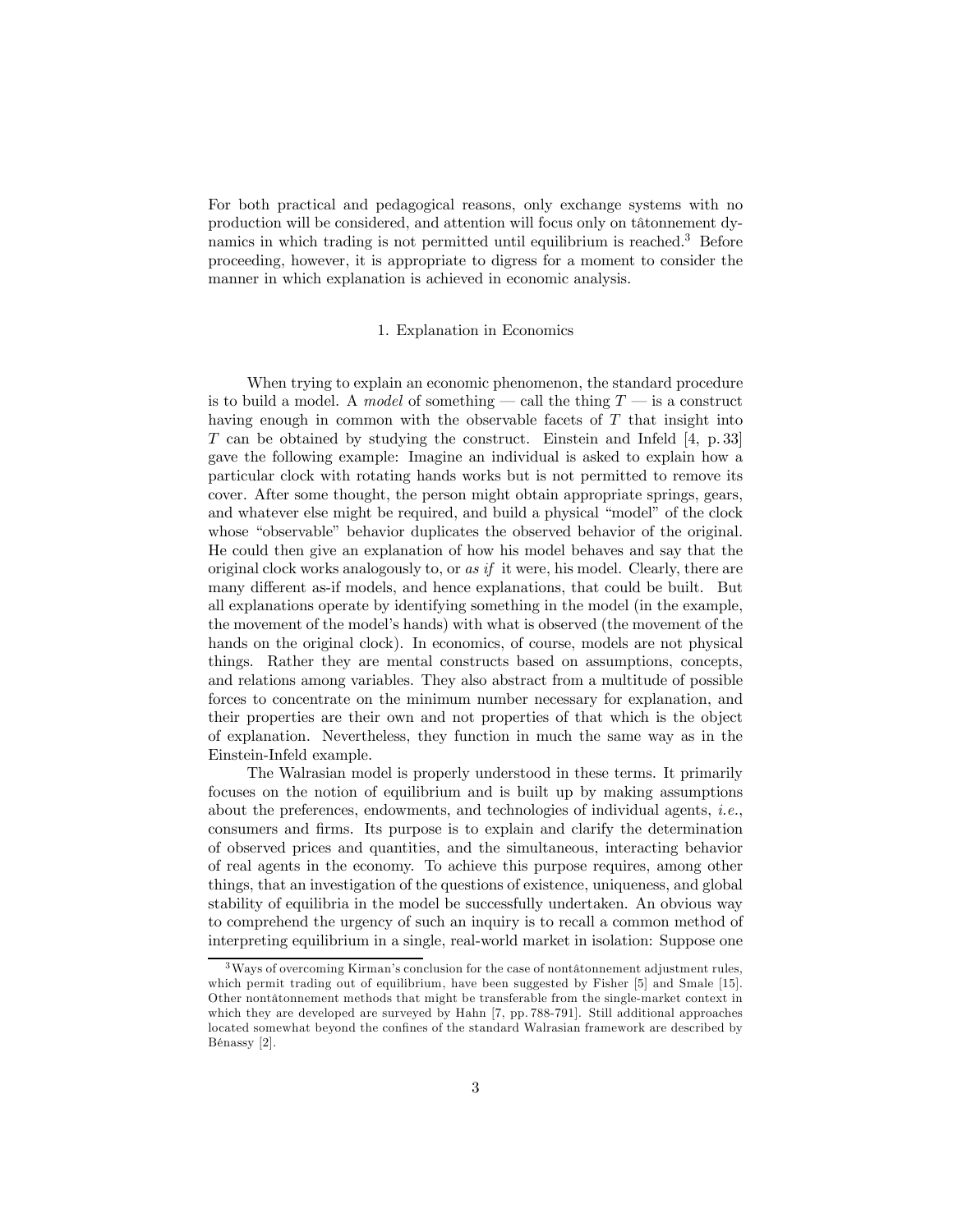were to observe that market at a particular moment of time. In that case, one would see that so much of the market's commodity was traded at such-and-such a price or, in other words, one would observe a single point in commodityprice space. Subsequent observation at a later moment would yield a second point. In building a model to explain how these points came to be seen, the economist could, for example, assume (i) that there exist two distinct market demand curves each passing through one, but not the same, observed point, and (ii) that there exists only one market supply curve passing through them both. Then, since each observed point is identified as a market equilibrium point in the model,<sup>4</sup> each could be explained as analogous to, or as if it were, the outcome of the interaction of supply and demand as characterized by implicit rules of price adjustment. The economist could also assert that the movement from the first point to the second occurred because of a "shift" in demand. Clearly, equilibrium must exist in the model for this explanation to work. If, moreover, the equilibrium in the model were not unique, then the explanation would be incomplete; it would allow the observed point to be identified with many equilibria, each with its own properties, and thus the reason for the movement between the two points would become clouded. Lastly, when the observed point changes from the old to the new, the equilibrium in the model would have to adjust accordingly. But if the latter equilibrium were not globally stable, then whatever dynamics there were in the model could prevent the new equilibrium from being reached and, in that circumstance, the explanation given for the observed movement from the one point to the other would break down. An alternative interpretation of reality would be to locate observed points along time-paths that converge to equilibria in the model rather than to identify them specifically as those equilibria. But in either case the questions of existence, uniqueness, and global stability have to be explored because that is the only way to be sure that the model can be linked to the real world. And this is so apart from the issue of price determination, and without even questioning the realism of the assumptions and the relevance of conclusions derived from them.

A similar argument applies to the full exchange model considered here with many goods and consumers. Moreover, it is not possible to empirically corroborate or falsify any of its assumptions. This is because the economist does not have a laboratory in which he has sufficient control over the relevant parameters. If, for example, particular observations of a consumer's behavior are inconsistent with the properties of demand derived from utility maximization, since the observations themselves are necessarily taken across time, the inconsistency could always be attributed to changes in the individual's preferences from one observation to the next. Since he cannot control what goes on in peoples' minds, i.e., prevent a person's preferences from changing, the economist does not have the ability to rule out such a possibility.

It is clear that without the ability to empirically corroborate or falsify, the exchange model can, in the final analysis, only be accepted on faith. Moreover,

<sup>&</sup>lt;sup>4</sup>Note that demand curves, supply curves, and equilibrium points cannot exist in reality. They can only be present in models. Similarly, to prove that equilibrium exists and is unique and stable in a model can never imply that unique and stable equilibria exist in the real world.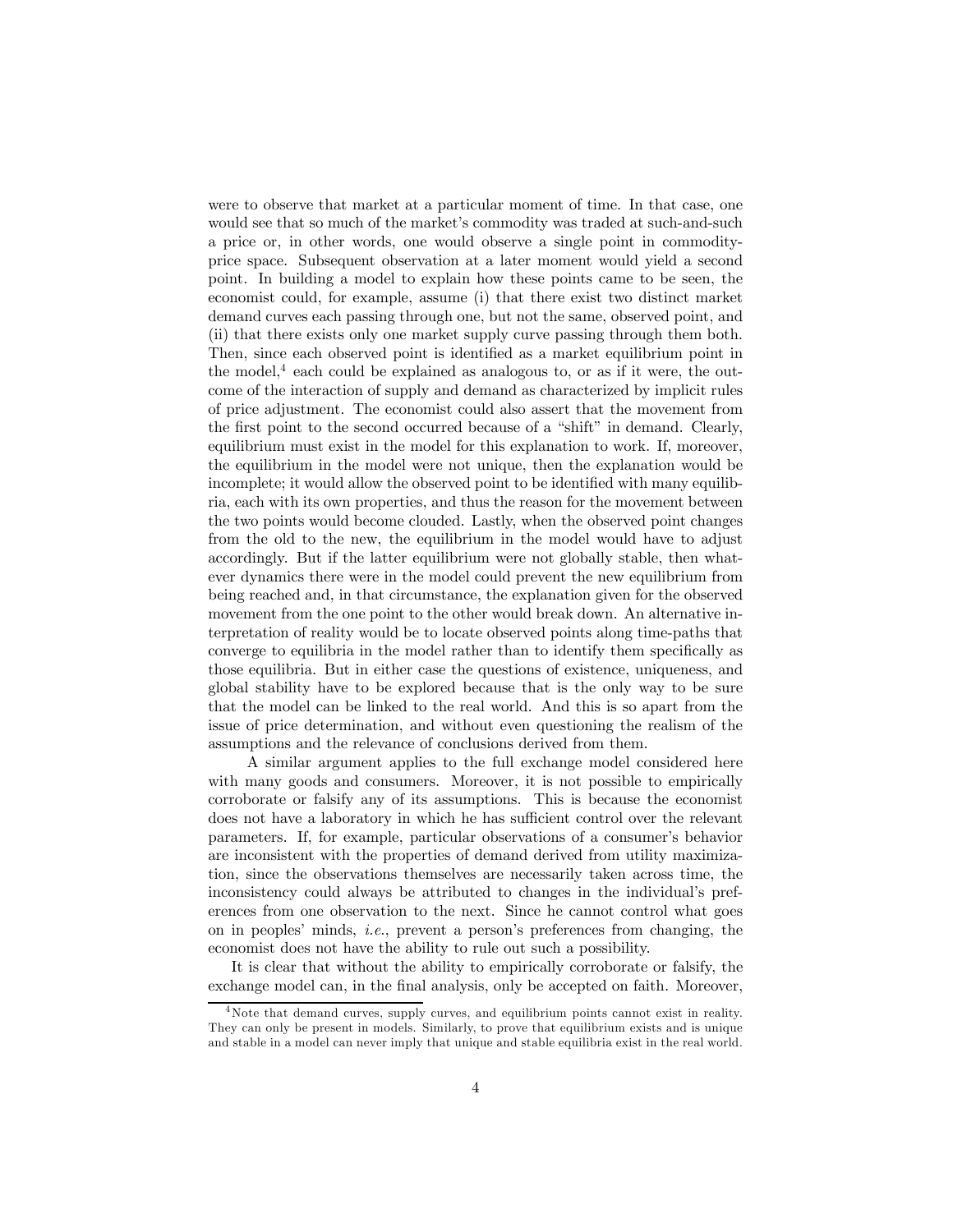from this perspective, one model that explains observed prices and quantities in the world of exchange is no better than any other.

#### 2. The General-Equilibrium System and Price Determination

The general equilibrium system at issue here is based on the notion of perfect competition. In it, consumers are assumed to believe that their behavior has no impact on market prices, and therefore treat those prices as fixed parameters over which they have no control.

Let there be  $I > 1$  goods and  $K > 1$  persons. Denote the quantities demanded of good *i* by person *k* with the symbol  $x_{ik}$  and take  $x_{ik}^0$  to be that person's endowment of good  $i$ . The excess demand of good  $i$  by person  $k$  is  $q_{ik} = x_{ik} - x_{ik}^0$ . Set  $p_i$  as the price of good i and  $p = (p_1, \ldots, p_i)$ . Write  $q_{ik} = E^{ik}(p)$  for the excess demand function of person k for good i, where  $i = 1, \ldots, I$ , and  $k = 1, \ldots, K$ , and denote the market excess demand function for good *i* by  $q_i = E^i(p)$ , where

$$
q_i = \sum_{k=1}^{K} q_{ik}, \quad E^i(p) = \sum_{k=1}^{K} E^{ik}(p),
$$

and  $i = 1, ..., I$ . Set  $q = (q_1, ..., q_I)$  and  $E(p) = (E^1(p), ..., E^I(p))$  so that

$$
q = E(p). \tag{1}
$$

Take the  $E^{ik}$  to be derived from constrained utility maximization in the usual way, where the endowment vector  $x_k^0 = (x_{1k}^0, \ldots, x_{1k}^0)$  has at least one of its components positive for  $k = 1, ..., K$ , where, for every i, at least one  $x_{ik}^0 > 0$  as  $k$  varies, and where all utility functions are suitably continuous, differentiable, increasing, and strictly quasi-concave. It follows that the functions  $E^{ik}$  and  $E<sup>i</sup>$  are continuous, homogeneous of degree zero, and satisfy, respectively, the budget equations

$$
\sum_{i=1}^{I} p_i E^{ik}(p) = 0, \quad k = 1, \dots, K,
$$

and Walras' law

$$
\sum_{i=1}^{I} p_i E^i(p) = 0,
$$
\n(2)

throughout their domains. General equilibrium in this model is known to exist. But equilibrium prices can only be obtained as the simultaneous solution of (1), and Walras' law (2) implies that not all of these equations are independent of each other. Hence it is necessary to either solve only for price ratios or introduce a normalization. The approach taken here is to normalize according to

$$
\sum_{i=1}^{I} (p_i)^2 = 1.
$$
\n(3)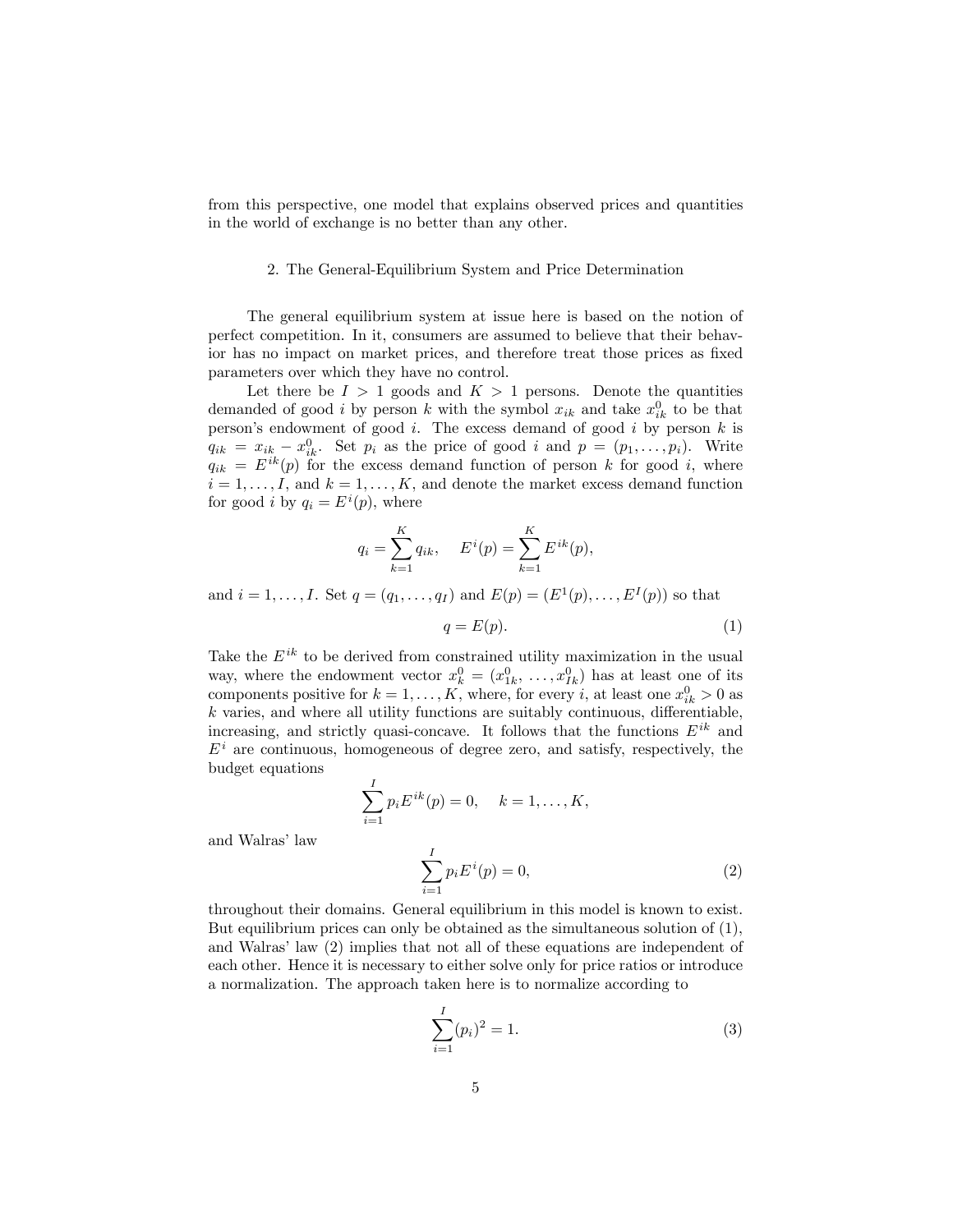Now the dynamic price-adjustment rule defining the operation of markets in a Walrasian model of this sort is often taken to be

$$
\frac{dp}{d\tau} = \theta E(p),\tag{4}
$$

where  $\tau$  represents (continuous) time,

$$
\frac{dp}{d\tau} = \left(\frac{dp_1}{d\tau}, \cdots, \frac{dp_I}{d\tau}\right),\,
$$

and  $\theta \neq 0$  is a scalar constant. This adjustment rule is usually assumed to represent a tâtonnement process in that trading is not permitted until equilibrium is reached. The latter process and its representation in (4) are continued in the present discussion. More will be said below about the process itself. It will be convenient to assume further that the  $E^{ik}$ , and hence the  $E^i$ , are continuously differentiable.

Two additional concepts are employed in subsequent argument: First, aggregating demand quantities and endowments over individuals, let

$$
x_i = \sum_{k=1}^{K} x_{ik}
$$
 and  $x_i^0 = \sum_{k=1}^{K} x_{ik}^0$ ,

 $x = (x_1, \ldots, x_I)$ , and  $x^0 = (x_1^0, \ldots, x_I^0)$ . A community utility function is a function defined on the market-quantity commodity space  $\{x : x \geq 0\}$  which, when maximized subject to the aggregate budget constraint  $p \cdot x = p \cdot x^0$ , where the dot denotes inner product, yields the market excess demand functions (1). The community utility function, should one exist, does not necessarily, by itself, carry any welfare implications.

Second, goods i and n are called *gross substitutes* provided that  $i \neq n$  and, with  $E_n^i$  indicating the partial derivative of  $E^i$  with respect to the  $n<sup>th</sup>$  price,  $E_n^i(p) > 0$ , for all  $p > 0$ . Although  $E_n^i(p) > 0$  at  $p > 0$  does not imply  $E_i^n(p) > 0$ at that p, the possibility of having, say,  $E_n^i(p) > 0$  and  $E_i^n(p) < 0$  simultaneously is excluded by the assumptions imposed below.

It should be observed that this definition of substitutes is different from the usual one. The latter is characterized with respect to the ordinary — not excess — market demand functions. One definition neither implies nor precludes the other. Moreover, goods i and n would be called *gross complements* when  $i \neq n$ and  $E_n^i(p) < 0$ , for all  $p > 0$ . But in what follows, this form of complementarity — not that with respect to ordinary demand functions — is ruled out. Under present assumptions, the following two results can be proved:<sup>5</sup>

**Theorem 1** In the model of an exchange economy described above with dynamic (4) and normalization (3), if a community utility function exists and if  $\theta > 0$ , then the equilibrium path that exists is unique and globally stable.

 $5P$ roofs may be found in Katzner [10, Sect. 10.2].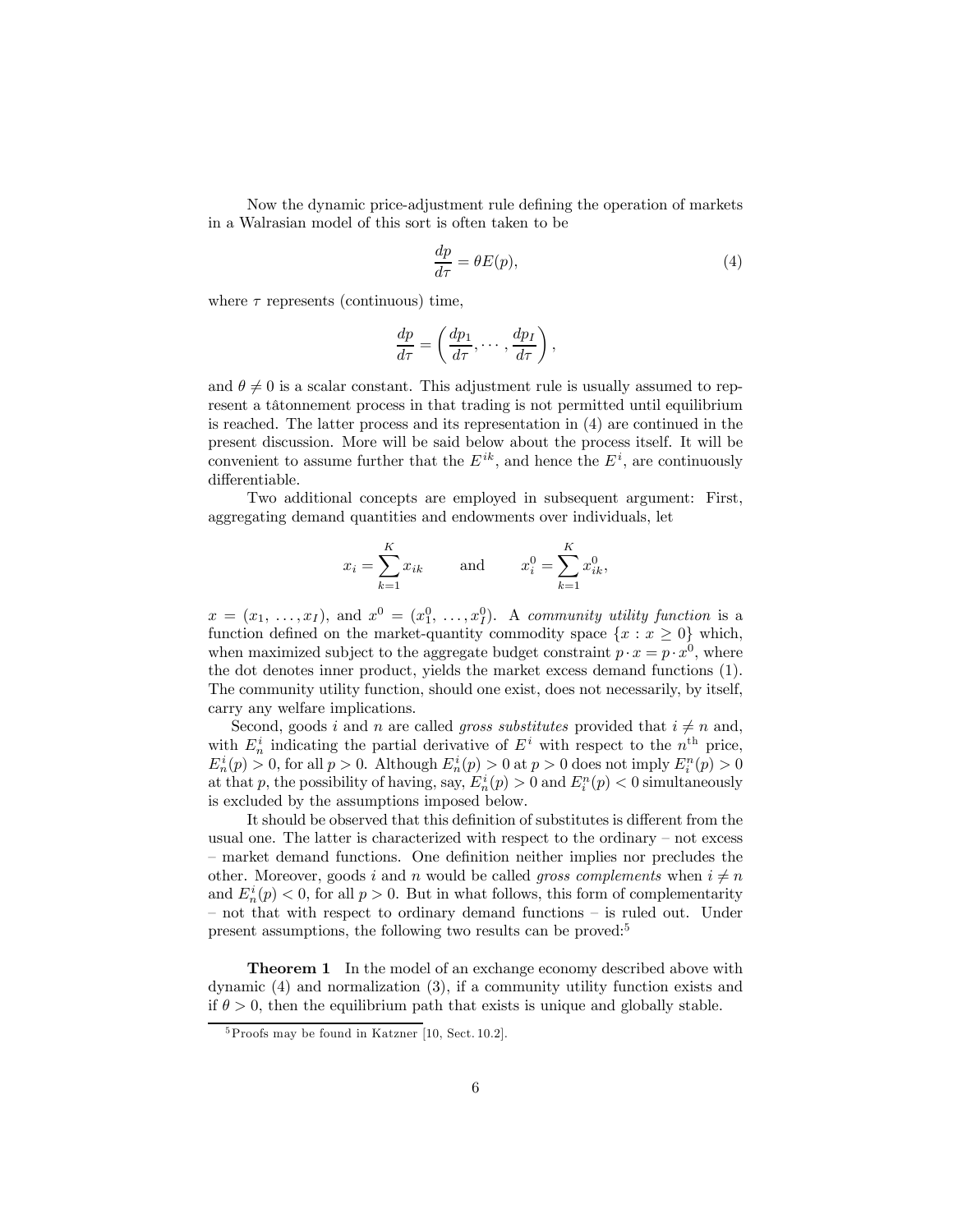**Theorem 2** In the model of an exchange economy described above with dynamic (4) and normalization (3), if all pairs of distinct goods are gross substitutes, if  $\lim_{p_n\to 0} E^n(p) = \infty$  for all positive values of  $p_1,\ldots,p_{n-1},p_{n+1},\ldots,p_I$ , and all  $n = 1, \ldots, I$ , and if  $\theta > 0$ , then the equilibrium path that exists is unique and globally stable.

It is interesting that the proofs of these theorems can be broken down into parallel parts. In the case of Theorem 1, the steps are first, if a community utility function exists, then the weak axiom of revealed preference holds in the following form: For all  $p' = (p'_1, ..., p'_I) > 0$  and  $p'' = (p''_1, ..., p''_I) > 0$  such that  $E(p') \neq E(p'')$ , if

$$
\sum_{i=1}^{I} p'_i E^i(p'') \leq \sum_{i=1}^{I} p'_i E^i(p') ,
$$

then

$$
\sum_{i=1}^{I} p_i'' E^{i}(p'') < \sum_{i=1}^{I} p_i'' E^{i}(p') .
$$

Second, if this weak axiom holds and if  $\theta > 0$ , then the competitive equilibrium that exists is unique and globally stable. With respect to Theorem 2, it is first shown that if all pairs of distinct goods are gross substitutes and if  $\lim_{p_n\to 0} E^n(p) = \infty$  for all positive values of  $p_1,\ldots,p_{n-1},p_{n+1},\ldots,p_I$ , and all  $n=1,\ldots,I$ , then

$$
\sum_{i=1}^{I} \overline{p}_i E^i(p) > 0
$$
\n<sup>(5)</sup>

for all  $p \neq \psi \bar{p}$ , where the scalar  $\psi > 0$  and  $\bar{p} = (\bar{p}_1, \ldots, \bar{p}_I) > 0$  is the equilibrium price vector that exists and is now unique. Then it is demonstrated that, if this conclusion is in force and  $\theta > 0$ , then the unique competitive equilibrium that exists is globally stable. It turns out that the satisfaction of the weak axiom in the proof of Theorem 1 implies the conclusion relating to (5). And it is the latter, in conjunction with Liapunov's so-called "second method," that yields global stability.

Theorems 1 and 2 each constitute a separate theory or explanation of price determination since each indicates how equilibrium prices are determined from all appropriate out-of-equilibrium positions. What is wrong with these theorems? Why are they unacceptable to Kirman and other economists? As indicated at the outset, there are two main criticisms: lack of generality, and inconsistency with methodological individualism. Consider the former first.

#### 3. Lack of Generality

It is certainly true that Theorems 1 and 2 apply to highly specialized cases. Requiring either that a community utility function exist or that all goods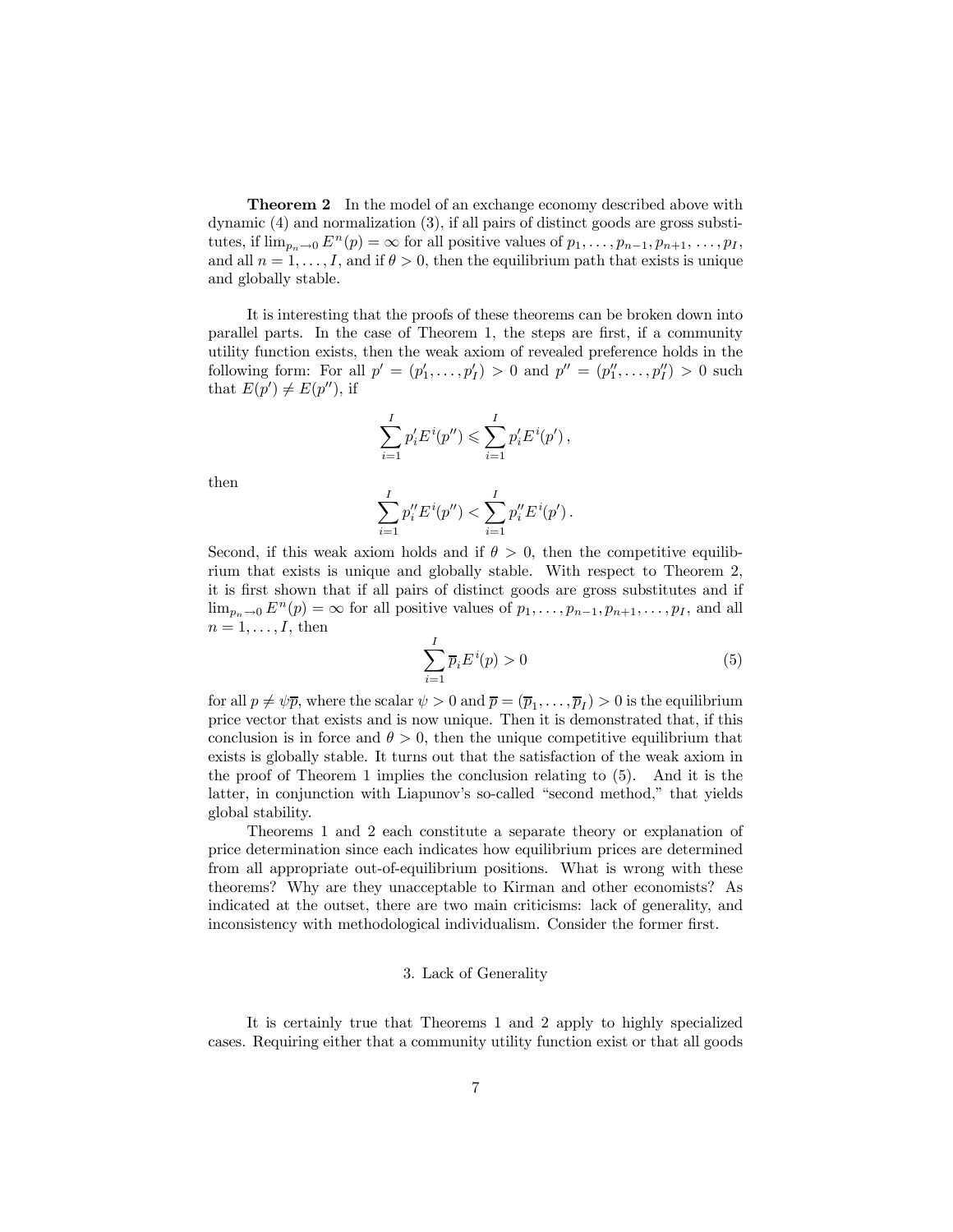be gross substitutes deprives these theorems of any claim to generality. Furthermore, because it is known that, as a consequence of constrained utility maximization (under the assumptions of continuity, differentiability, increasingness, and strict quasi-concavity imposed above), the  $E^{ik}$  possess properties beyond those previously stated (such as the analogue of Slutsky negative definiteness and symmetry of ordinary demand functions), one might ask if any of these additional properties carry over to, or impose other restrictions on, the  $E^i$ . That is, when the  $E^i$  are an outgrowth of the constrained maximization of individual utility functions, do they necessarily, by dint of those maximizations, exhibit characteristics beyond continuity, homogeneity, and Walras' law that apply generally, regardless of the particular utility functions involved? Were such properties to be present, they might point the way to more general propositions relating to the determination of prices. But Debreu [3] has proved a result that forces the answer to this question to be negative.<sup> $6$ </sup>

The Debreu result essentially establishes that constrained utility maximization by all individuals does not, at least in the typical model of an exchange economy described here, generally imply anything at all about market excess demand functions beyond the already-established properties of continuity, homogeneity, and Walras' law. To obtain further restrictions on market excess demand functions would therefore require the imposition of additional postulates like, for example, the supposition that individual utility functions take on special forms. Moreover, the uniqueness and global stability of equilibria in Walrasian models of exchange economies often turn on the presence of certain kinds of such further restrictions. In any case, it follows that without additional postulates beyond the continuity, differentiability, increasingness, and strict quasi-concavity of utility functions, exchange models do not have sufficient assumption content to permit the derivation of propositions that establish uniqueness and global stability. Uniqueness and global-stability analyses, then, can only proceed by adding extra hypotheses. Thus full generality with respect to the avoidance of additional restrictions is beyond our grasp.

However, the issue of how "close" to full generality it is possible to come is still an open question. And to give up before answering it is to foreclose on the possibility of finding conditions of "reasonable" generality. Moreover, the search for an answer need not focus solely on individuals' utility functions. For in addition to looking for more general classes of utility functions that lead to global stability, it may be possible to modify the price adjustment rule (4) itself so as to make global stability fully dependent on its properties alone. In that case, further restrictions on the utility function would not be needed. Indeed, Flaschel [6] has shown this to be so with respect to local stability when price adjustment rests, in addition to excess demands, on the rates of change of those excess demands. Thus, for example, greater adjustment in prices might occur where the potential movement away from equilibrium is faster. The details, however, are not pursued here.

<sup>6</sup> Similar theorems in different contexts have been demonstrated by Sonnenschein [16], [17] and Mantel [13].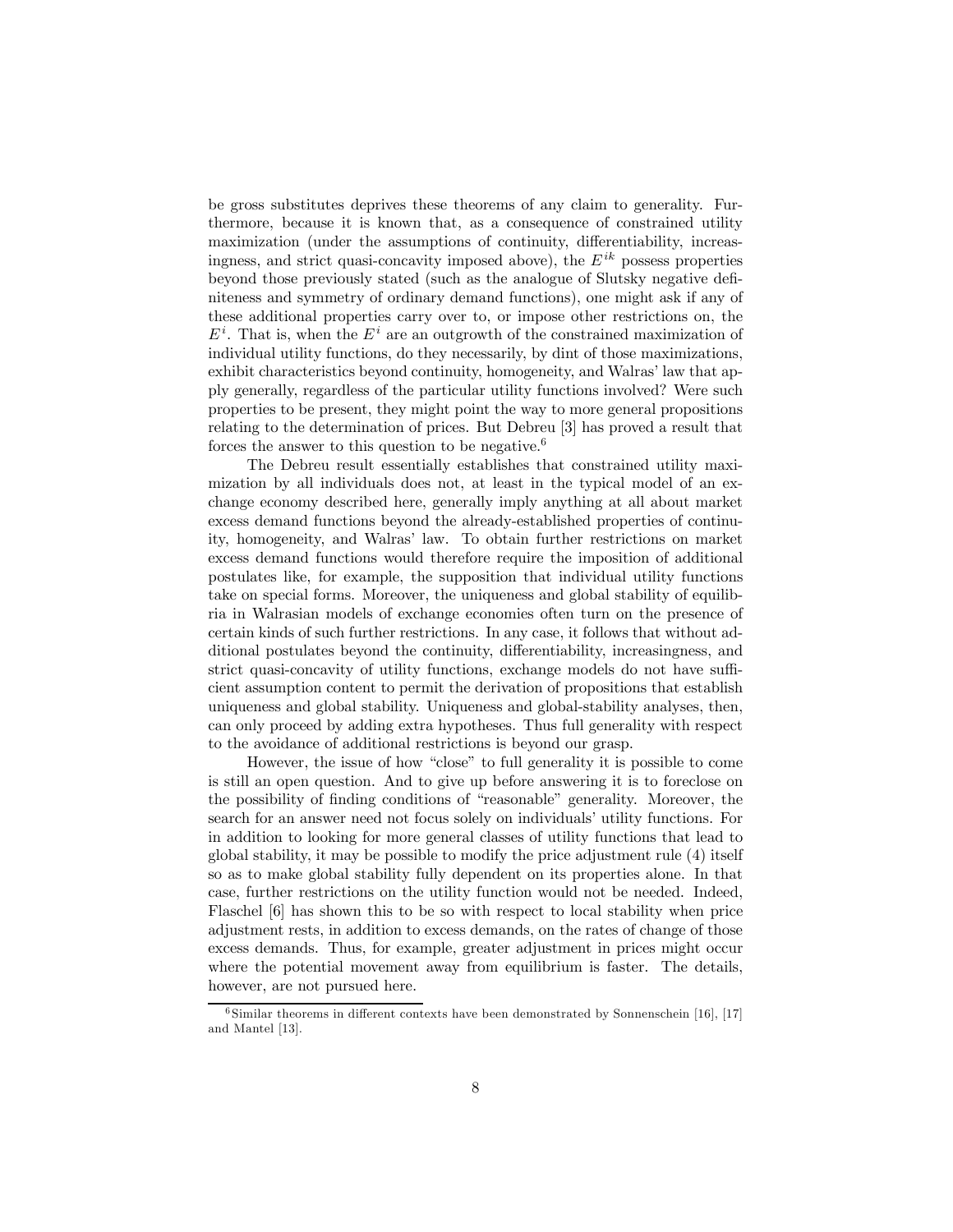Furthermore, it should also be pointed out that, if global stability is to be pursued through the imposition of restrictions on utility functions, then a certain case in which all utility functions are Cobb-Douglas, although not very general, turns out to be sufficient for explanatory purposes. To see why, note first that, when all utility functions are Cobb-Douglas, if  $\theta > 0$ , then the hypotheses of Theorem 2 are satisfied.<sup>7</sup> And if, in addition, all utility functions are identical, then the conditions of Theorem 1 are also met.<sup>8</sup> Hence two possible statements of price determination are obtained. But in addition to that, when all utility functions are (not-necessarily-identical) Cobb-Douglas, all positive price-quantity patterns that are observable in a real-world exchange economy are explainable as the outcome of the general equilibrium model. For with

$$
u^{k}(x_{k}) = \sum_{i=1}^{I} \alpha_{i}^{k} \ln x_{ik}, \quad k = 1, ..., K,
$$

where  $u^k$  is the utility function for person k, the  $\alpha_i^k$  are constants such that  $\sum_{i=1}^{I} \alpha_i^k = 1$ , and  $\alpha_i^k > 0$ , for  $i = 1, \ldots, I$ , and  $k = 1, \ldots, K$ , the individual ordinary (as opposed to excess) demand functions  $h^{ik}$  can be shown to be

$$
x_{ik} = h^{ik}(p, m_k) = \alpha_i^k \frac{m_k}{p_i},
$$
   
  $i = 1, ..., I,$   
  $k = 1, ..., K,$ 

where  $m_k = p \cdot x_k^0$ . Now if  $\overline{x} = (\overline{x}_1, \ldots, \overline{x}_K) > 0$  and  $\overline{p} = (\overline{p}_1, \ldots, \overline{p}_I) > 0$ are any observed collection of price-quantity data, then choosing  $x_k^0$  such that  $\overline{p} \cdot \overline{x}_k = \overline{p} \cdot x_k^0$ , and setting  $\overline{m}_k = \overline{p} \cdot x_k^0$  and

$$
\alpha_i^k = \frac{\overline{p}_i \overline{x}_{ik}}{\overline{m}_k},
$$

results in

$$
\overline{x}_{ik} = \alpha_i^k \frac{\overline{m}_k}{\overline{p}_i}, \qquad \begin{array}{l} i = 1, \dots, I, \\ k = 1, \dots, K. \end{array}
$$

In spite its the lack of generality, then, the model relevant for Theorem 2 explains everything that can be observed. Of course, with Cobb-Douglas utility functions, there are no basic goods of which the individual needs a positive minimum quantity for subsistence. That is, such functions permit the consumer to demand quantities of goods like water that are insufficient for him to physically to survive. But even though such demands are possible in Cobb-Douglas (and other) worlds, they are unlikely to be observed in reality. Therefore, from the perspective of empirical sustainability (not necessarily from the vantage point of what might be thought to be reasonable or realistic), general-equilibrium explanations of price determination based on Cobb-Douglas utility functions are no worse than general-equilibrium explanations derived from any other collection of utility functions. This, by itself, is sufficient to ensure the viability and usefulness of the Walrasian general-equilibrium exchange system.

 $7$ See Katzner [10, Sect. 10.2].

 $^8\,Ibid.$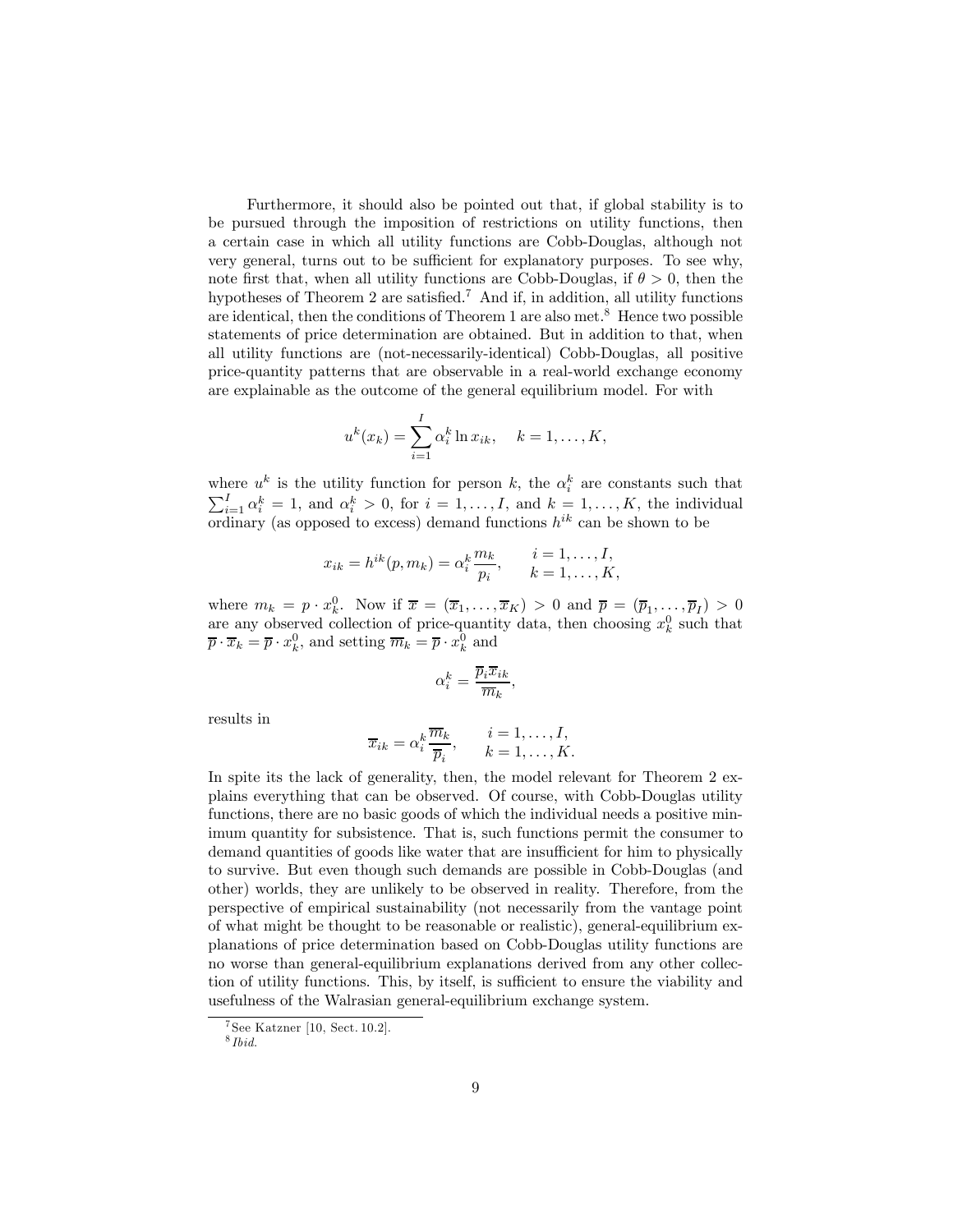#### 4. Inconsistency with Methodological Individualism

Economists have always intended that the Walrasian model, as described here, be encompassed within the tradition of methodological individualism, which generally understands individuals, with given preferences and endowments, and firms, with given technologies, to enter the market process as autonomous entities. Among other things, this tradition means that all assumptions should be made on individuals and their preferences, and all market-level entities and their properties should be built up from individual-level entities and their properties. But, in the words of Hahn [8, p. 137], the market-priceadjustment rule described in (4) is a market-level prescription and Theorems 1 and 2 generally do not constitute "... a theory of price formation based on the rational calculations of rational agents." Koopmans [12, p. 179] put it this way: "If,  $\ldots$  [in accordance with (4)], the net rate of increase in price is assumed to be proportional to the excess of demand over supply, whose behavior is thereby expressed? And how is that behavior motivated?" The standard interpretation of (4) is that it characterizes the activity of a market-level "auctioneer." In particular, it is assumed to indicate the information that that auctioneer has, namely, the aggregate excess demand quantities in every market at each positive price vector, and how he responds to that information when making price adjustments. No justification is provided for this response in terms of the rationality of individual agents. The theories so derived are unacceptable because, in this respect, they are inconsistent with the tenets of methodological individualism.

Before examining the issue in greater detail, it is worth pointing out that the Walrasian system is often meant to explain the determination of prices and the allocation of resources at a particular moment of time as previously indicated. Describing the evolution of the economy over long periods of time is not within its purview. It follows that those elements of the economic world that modify very slowly, and require great expanses of time to do so, may be taken as part of the fixed background within which Walrasian models are constructed. Apart from preferences and technologies, the most important of these elements for present purposes is the institution of the market. Thus the attempt to construct explanations of market behavior in terms of the behavior of individual agents, that is, the search, at the level of the individual agent, for a definition of the operation of markets and for uniqueness and global stability conditions, must necessarily take place within a given institutional, market framework. The possibility that market institutions themselves might have been built up in the past as a consequence of agent behavior is relevant for the theory of the development of markets<sup>9</sup> — not for the characterization and analysis of Walrasian models.

It should also be emphasized that the assumption of Cobb-Douglas utility functions in an exchange model that is intended to explain an observed configuration of prices and quantities at a particular time, in effect expresses all

<sup>&</sup>lt;sup>9</sup> See, for example, Schotter [14].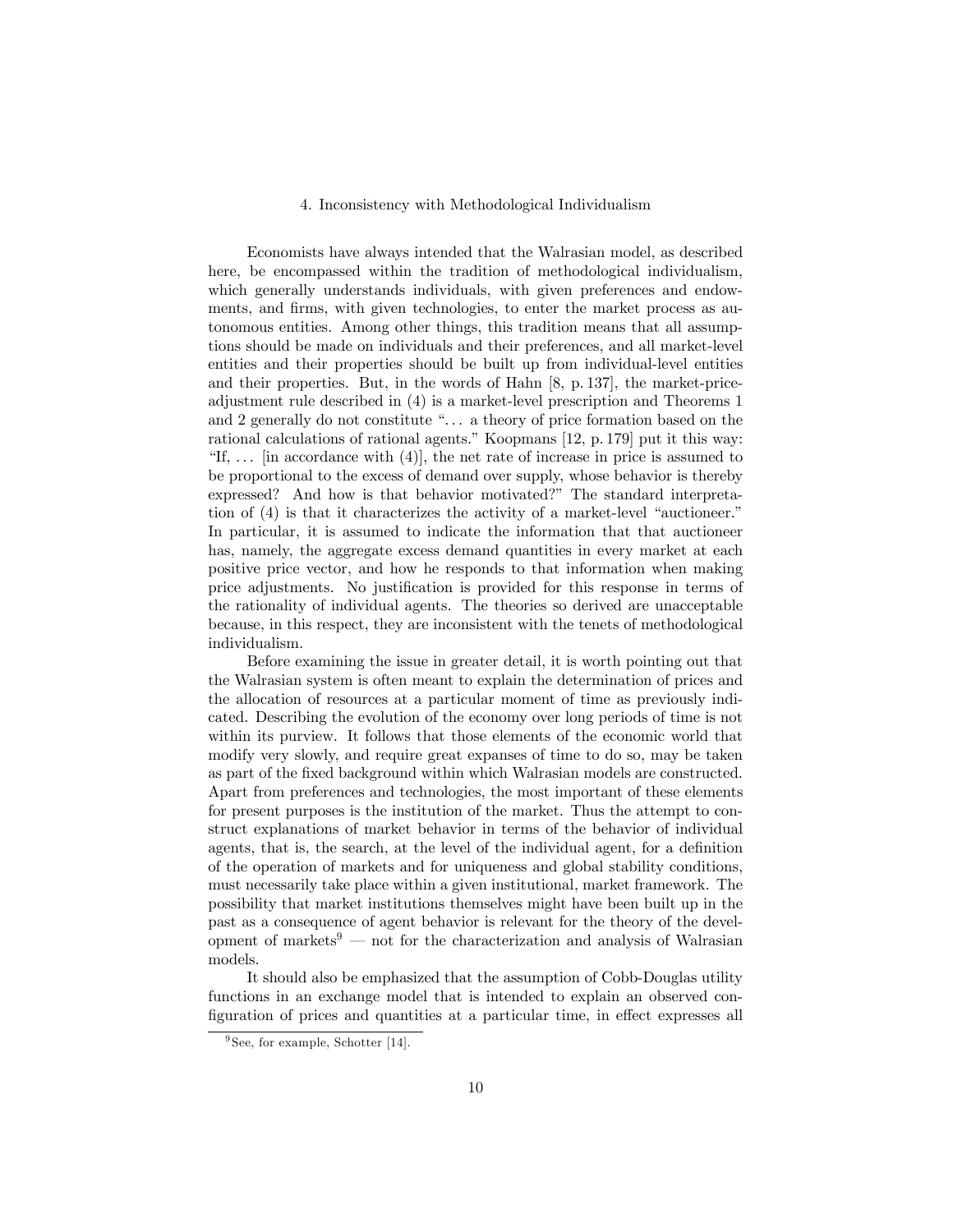hypotheses of Theorems 1 and 2 in terms of individual preferences alone. And in this respect, it brings the Walrasian model, except for (4), into compliance with the requirements of methodological individualism. Subsequent discussion, then, considers the possibility of adjustment rules that restore the foundation of methodological individualism to the Walrasian exchange model in its entirety. The presentation that follows provides a simple illustration of how this might be done.

The typical story that goes with dynamic adjustment rules like (4) depicts the Walrasian tâtonnement and the price determination it implies in terms of the market-level auctioneer mentioned above. According to that story, the auctioneer announces a vector of prices, maximizing agents (who are price takers and, to be general, are either consumers or firms) respond with statements of their excess demand quantities which are then summed, and if market excess demand vanishes everywhere, the stated trades are then consummated. Otherwise, the auctioneer announces a new vector of prices as dictated by the adjustment rule, and the process continues. Only when zero excess demand in all markets is achieved, is trade permitted to take place. Of course, the auctioneer of this story is neither a consuming nor a producing agent in the economy. He is, rather, a fictitious being whose sole purpose is to guide the operation of the markets and, as such, is part of the given institutional structure that characterizes the markets themselves. And since the activities of the auctioneer reflect price behavior that is not explainable in terms of the actions or decisions of individual agents, like equation (4) that the story accompanies, the auctioneer is also inconsistent with methodological individualism.

The story describing the operation of markets and the determination of market prices to be developed here is based on the idea that individual agents, although retaining their price-taking characteristics, are the ones who (simultaneously) propose prices. As before, trade is not permitted until equilibrium is achieved, perfect competition prevails everywhere, and individuals, in spite of their role as price proposers, still believe that their behavior (including that of announcing prices) has no impact on the final determination of market prices. Each agent, then, announces his own vector of suggested market prices to all other market participants. The latter respond as price takers by stating their desired excess demand quantities, derived from appropriate maximization, at those prices. In this way, each agent answers the price announcements of all other agents.10

Consider a representative agent participating in this process. Were trade actually to take place at the prices announced by that agent, the agents who responded to the price announcement would consummate their trades first, and the agent making that announcement would accept the residue of remaining demand and supply of each commodity. But if the announced prices were not equilibrium prices, then the announcing agent would find that he is unable to buy and sell what he wants at those prices. Since the announcing agent

 $10A$  clearing-house may be included that collects and disseminates all of the relevant information relating to these announcements and responses.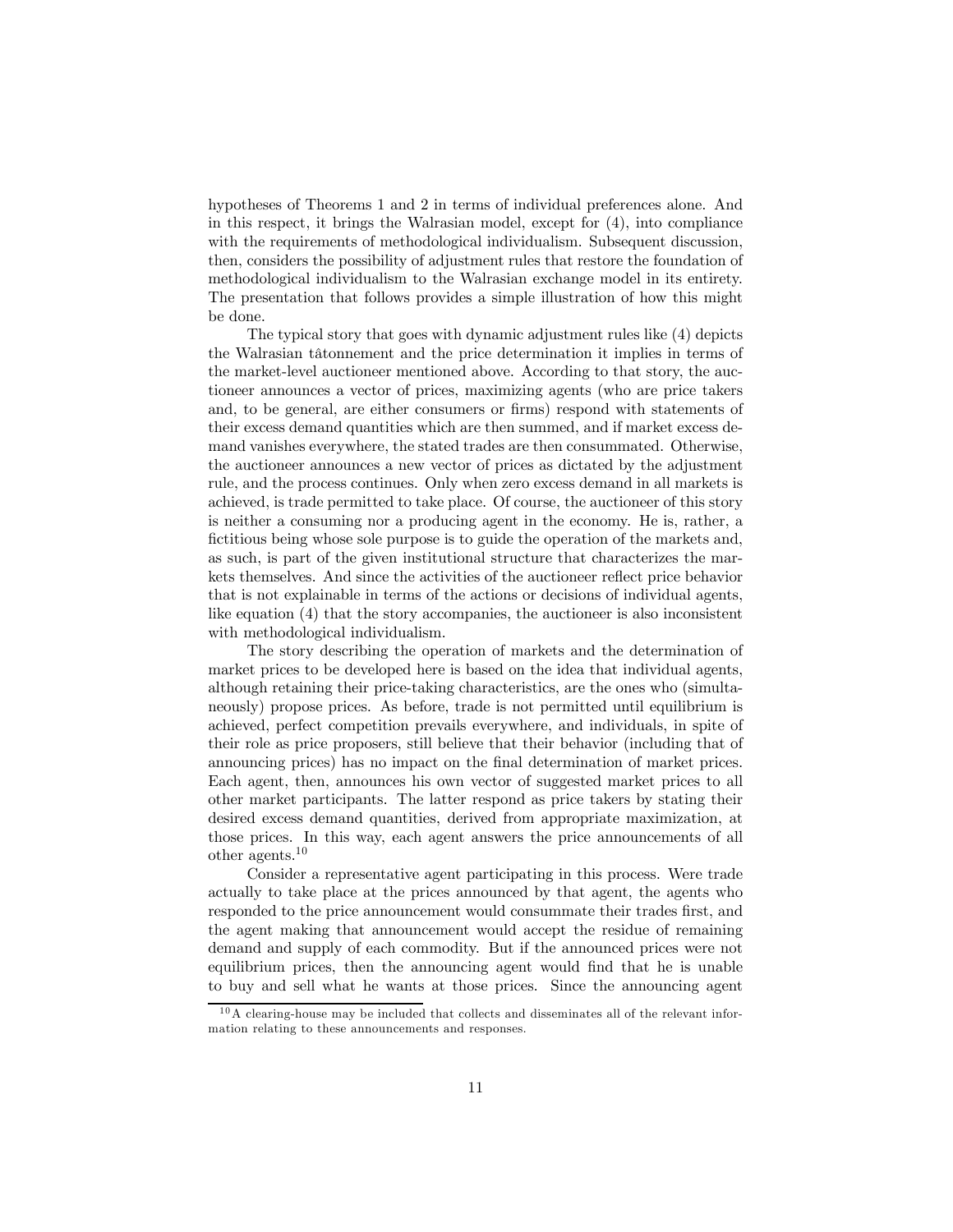can deduce this without the occurrence of trade from the statement of excess demands by the individuals responding to his price-vector announcement, on the next round of announcements he changes his suggested price vector according to an agent-specific adjustment rule. This rule, though generally different for different agents, always reflects the following: When the agent is unable to buy as much as he would like of a particular good at the price he has announced, he raises his announced price; when he cannot sell as much as he would like, he lowers it. When the agent is able to buy more than he would like of a particular good at the price he has announced, he lowers his announced price; when he can sell more than he would like, he raises it. Proceeding in such a manner, the agent continues to modify his suggested price vector on succeeding rounds until it coincides with the market equilibrium price vector or, in other words, the price vector at which the residual the announcing agent would be required to accept is identical to that which he wants. With all agents doing the same thing, and with equilibrium unique, change would cease everywhere when all participating individuals arrive at the same equilibrium vector. At that point, since no agent would announce a new price, all agents would know that equilibrium has been reached, and trade would take place.<sup>11</sup> Henceforth, to distinguish it from the auctioneer story described earlier, this story will be referred to as the agent-price-adjustment story.

It is evident that every agent in the agent-price-adjustment story is, at the same time, both a price taker and his own "auctioneer," and that priceadjustment rules accompanying the story are necessarily postulated at the individual level. Although related to maximizing behavior in a manner to be subsequently indicated, these adjustment rules as such are not objects of choice derivable from agent preferences and maximization per se. Instead they emerge independently, in the same way as agent preferences and maximization, from current dispositions and understandings developed in light of a long evolution of historical experiences, and, again like agent preferences and maximization, are taken as given at the start of the analysis. Indeed, for present purposes, such price-adjustment rules along with agent maximization are lumped together in what might be regarded as an expanded "postulate of rationality," and the price-determining behavior the adjustment rules describe is considered as part of the "rational calculations of rational agents." In any case, the hypothesizing of price-adjustment rules like these clearly falls within the framework of methodological individualism.

<sup>&</sup>lt;sup>11</sup>If there were a mechanism, such as a random draw, to determine which agent would be the price anouncer, then, as long as that person maintained his belief that his price announcements do not influence the final outcome, it would not be necessary to require that all agents announce suggested prices. Price announcements by the designated price announcer would suffice. In this case, the designated price announcer would function as a market-level auctioneer except that his price announcement would be based on the possibility of improving his own utility position and the process of adjustment to equilibrium would be fully consistent with methodological individualism.

In addition, the process of convergence could be shortened by having the first agent to reach the equilibrium price vector identify it as the equilibrium price vector for everyone. Since the other agents know that this is where they will end up, they immediately move to it.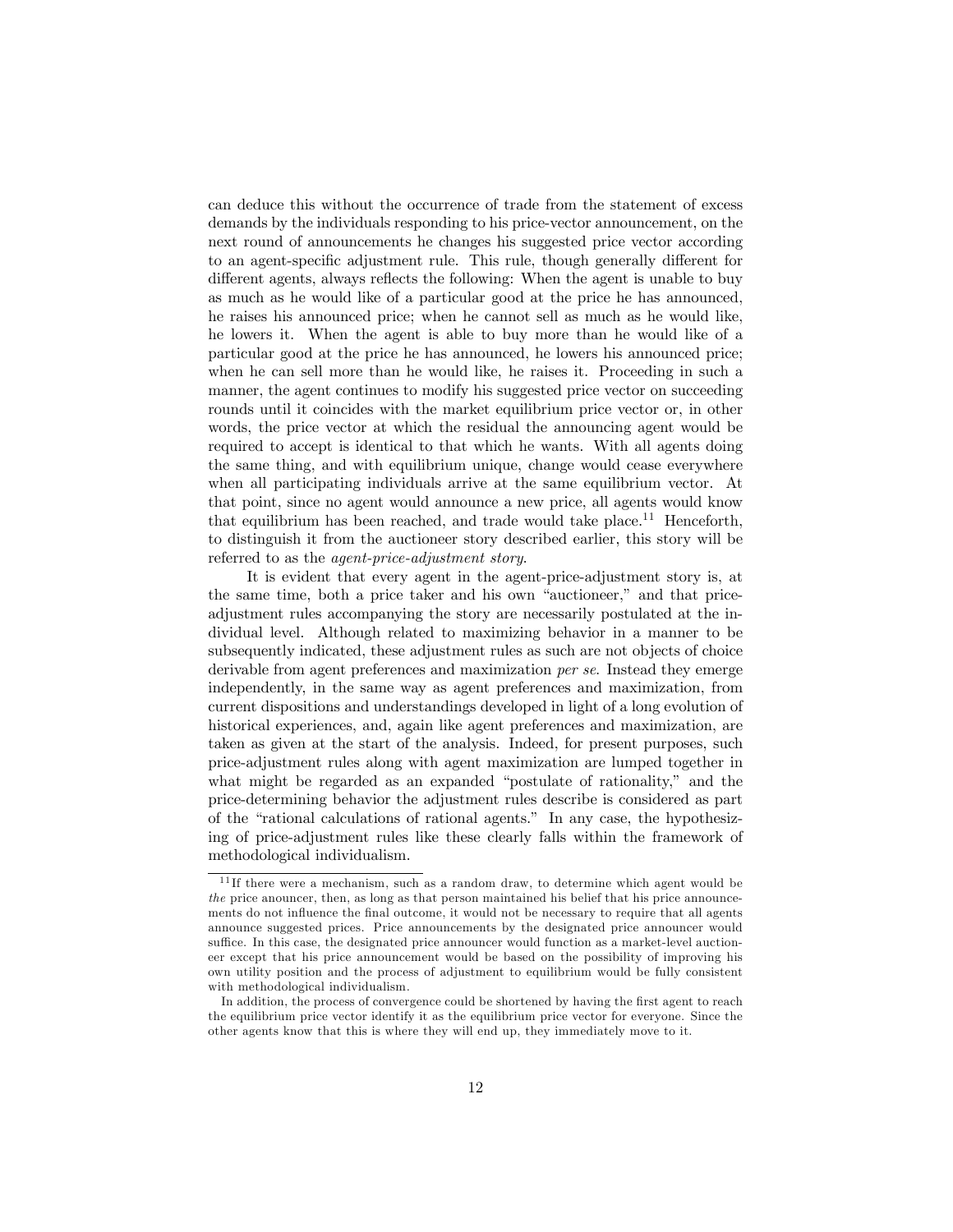Pursuing the characteristics and implications of the agent-price-adjustment story still further, and returning the focus of attention exclusively to the world of exchange, consider, for a moment, agent  $k$  (who is not necessarily the designated price announcer of n.9 above). Set  $\tilde{q}_k = E^k(\tilde{p}^k)$  and

$$
\widehat{q}_k = \sum_{\kappa \neq k} E^{\kappa}(\widehat{p}^k),
$$

where  $E^{\kappa}(\tilde{p}^k)=(E^{1\kappa}(\tilde{p}^k),\ldots,E^{I\kappa}(\tilde{p}^k)),$  and  $\tilde{p}^k=(\tilde{p}_{1k},\ldots,\tilde{p}_{Ik}) > 0$  is a specific price vector announced by agent k. On the one hand,  $\tilde{q}_k$  is the desired excess demand vector of k at prices  $\tilde{p}^k$  and, as such, satisfies his budget constraint  $\tilde{p}^k \cdot \tilde{q}_k = 0$  where, recall, the dot denotes inner product. On the other,  $\hat{q}_k$  is the vector presented to k by the markets at prices  $\tilde{p}_k$  and, therefore,  $-\hat{q}_k$  is the vector that k would have to accept if trade took place at  $\tilde{p}_k$ . Clearly, if  $\tilde{q}_k = -\hat{q}_k$ , then the vector  $\tilde{p}_k$  announced by agent k is an equilibrium price vector.

Suppose  $\tilde{q}_k \neq -\hat{q}_k$ . Since, for each  $\kappa$ ,  $E^{\kappa}(p)$  satisfies  $\kappa$ 's budget constraint for all  $p > 0$ , it follows that

$$
\widetilde{p}^k \cdot [-\widehat{q}_k] = -\sum_{\kappa \neq k} \widetilde{p}^k \cdot E^{\kappa}(\widetilde{p}^k) = 0.
$$

Hence, although  $-\hat{q}_k$  might reach beyond the limits of agent k's initial endowment (*i.e.*, might require  $k$  to sell more than he has of particular goods), it nevertheless also satisfies his budget constraint. Were agent  $k$ 's utility function defined at  $\hat{x}_k = -\hat{q}_k + x_k^0$ , then, it would be necessary that

$$
u^k(\widetilde{x}_k) > u^k(\widehat{x}_k),
$$

where  $\widetilde{x}_k = \widetilde{q}_k + x_k^0$ . Now the agent-price-adjustment mechanism essentially requires that agent  $k$  raise his announced prices of those goods for which, at  $\tilde{p}^k$ , market excess demand in the vector  $\tilde{q}_k + \hat{q}_k$  is positive (quantity demanded is greater than quantity supplied), and lower his announced prices for those goods such that market excess demand is negative (quantity demanded is less than quantity supplied). To the extent that these two kinds of price changes call forth, respectively, (i) increases in supply where  $k$  is a buyer and decreases in demand where  $k$  is a seller, and (ii) increases in demand where  $k$  is a seller and decreases in supply where  $k$  is a buyer, agent  $k$ , as will be illustrated momentarily, has reason to hope that the components of  $\hat{q}_k$  will be altered in such a manner as to raise his utility from  $u^k(\hat{x}_k)$ . In this sense, the agent-priceadjustment rule is grounded in the individual's efforts to increase his utility, and the "theory of price determination" associated with it arises from the pursuit of self-interest in the same way as the individual's decisions concerning quantities of goods to buy and sell.

Figure 1 illustrates, in a two-good case, why agent  $k$  has reason to hope that the price adjustment described above might increase his utility. In that diagram it is assumed that at his initially announced price vector (reflected by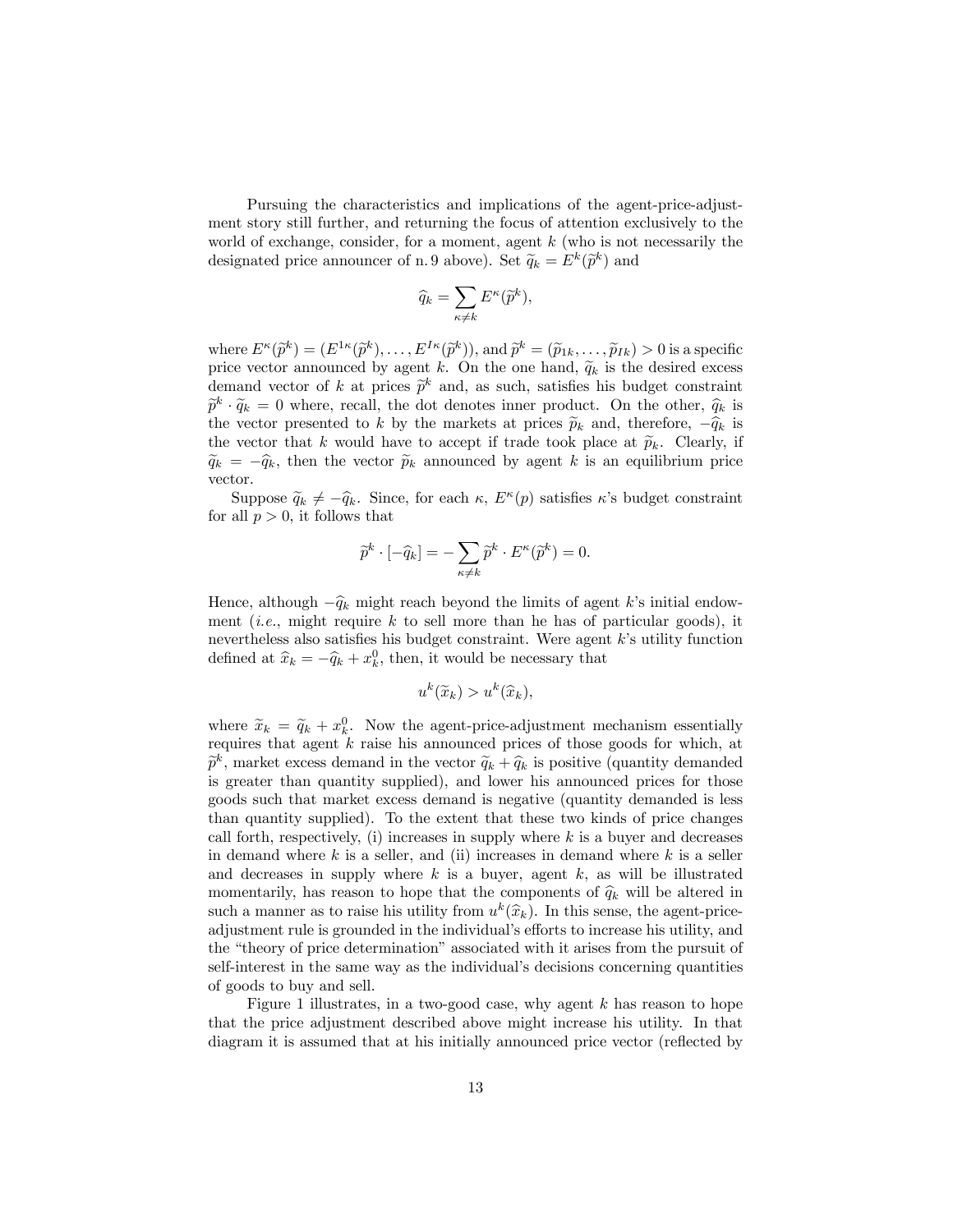

**Figure 1** The agent-price-adjustment rule and person  $k$ .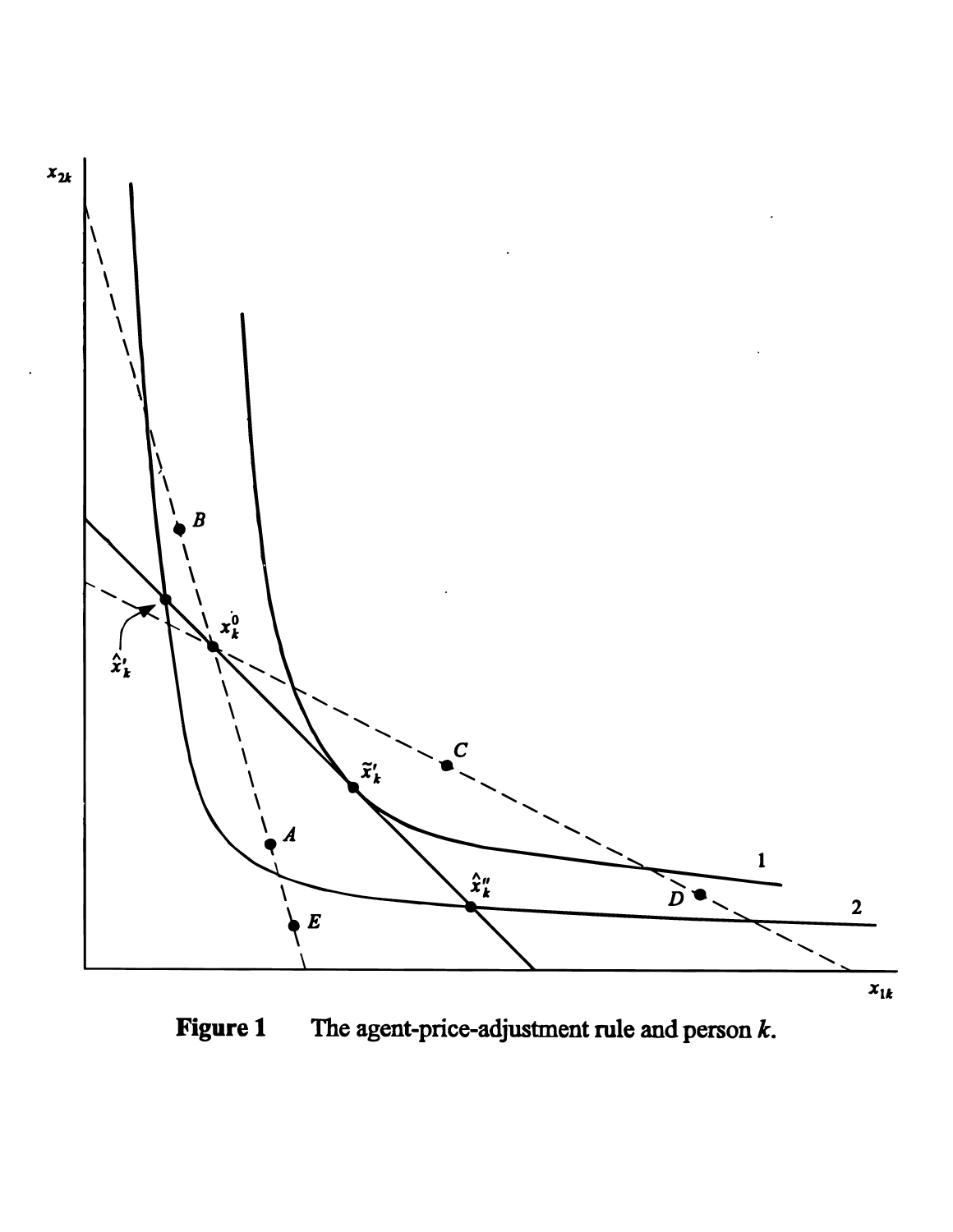the solid budget line through the initial endowment  $x_k^0$ , k's constrained utilitymaximizing position is at  $\tilde{x}_k$  on the indifference curve labeled 1. Suppose the quantity vector he would have to accept from the markets at these prices is  $\hat{x}'_k$  on indifference curve 2. Then the market excess demand for good i, or the difference  $(\widetilde{x}_{ik} - \widehat{x}'_{ik})$  between the amount k desires and the amount market i wants him to take at his initially announced prices, is positive when  $i = 1$  and negative when  $i = 2$ . Since agent k wishes to be a buyer of good 1 and a seller of good 2, and since, at  $\hat{x}'_k$ , he would neither be buying the former nor selling the latter, by raising his announced price for good 1 and lowering that of good 2 (to achieve, say, the steeper, dashed budget line through  $x_k^0$  in Figure 1), he can hope that the markets will change what they want from him to a point such as A (which could also lie on the other side of  $x_k^0$  in the diagram) where he would be buying (or at least selling less of) good 1, selling (or at least buying less of) good 2, and increasing his utility from  $u^k(\hat{x}_k)$ . However, even if the markets were to take him to a point like  $B$ , where he would be selling less (or possibly even more) of good 1 but buying more of good 2, his utility would still be higher than  $u^k(\hat{x}_k)$ . Of course, A or B may or may not be utility maximizing for k and, hence, may or may not represent the equilibrium. And whether he can actually arrive at intermediate or equilibrium points like A or B depends on how the remaining market participants react to his new price announcement. But in any case, agent  $k$  will always proceed with the new price announcement because, since trade takes place only after equilibrium is reached, he knows he will wind up at a point that is at least as good as  $x_k^0$  where he started. Similarly, if agent k were required, on the basis of his initial price announcement, to accept a vector of quantities on the other side of  $\widetilde{x}_k$ , for example  $\widehat{x}_k^{\prime\prime}$  in Figure 1, he would, according to the agent-price-adjustment rule, lower his announced price of good 1 and raise his announced price of good 2 (to produce the flatter, dashed budget line through  $x_k^0$ , hoping to obtain points such as C or D, which also increase his utility, this time from  $u^k(\hat{x}_k^{\prime\prime})$ .

Thus, in a two-good world, market reactions may be such that when the agent raises his announced price of a good, the residual excess demand forced upon him is reduced, and when he lowers it, the residual excess demand increases. That is, the market answer may move him in a direction such that, if not too large, his utility rises. But that answer could still turn out to be substantial enough, even in the "right" direction, to leave him with a lower utility, such as at point  $E$  in Figure 1, than that associated with the initial market response. Therefore, although the agent-price-adjustment rule considered here cannot guarantee that the agent, through his price-announcement activity, is always able to call forth an immediate market reaction that will increase his utility, he is still able to proceed in the hope that he can. Even with  $n > 2$ , although the agent may not succeed in procuring an immediate response from the market that increases his utility, it is still clearly in his interest to continue to participate in the adjustment process as described here. For, as has been pointed out earlier, as long as a unique equilibrium exists that is globally stable, even if the agent appears to be losing ground at any particular juncture, eventually, when equilibrium is achieved, he will be no worse off than when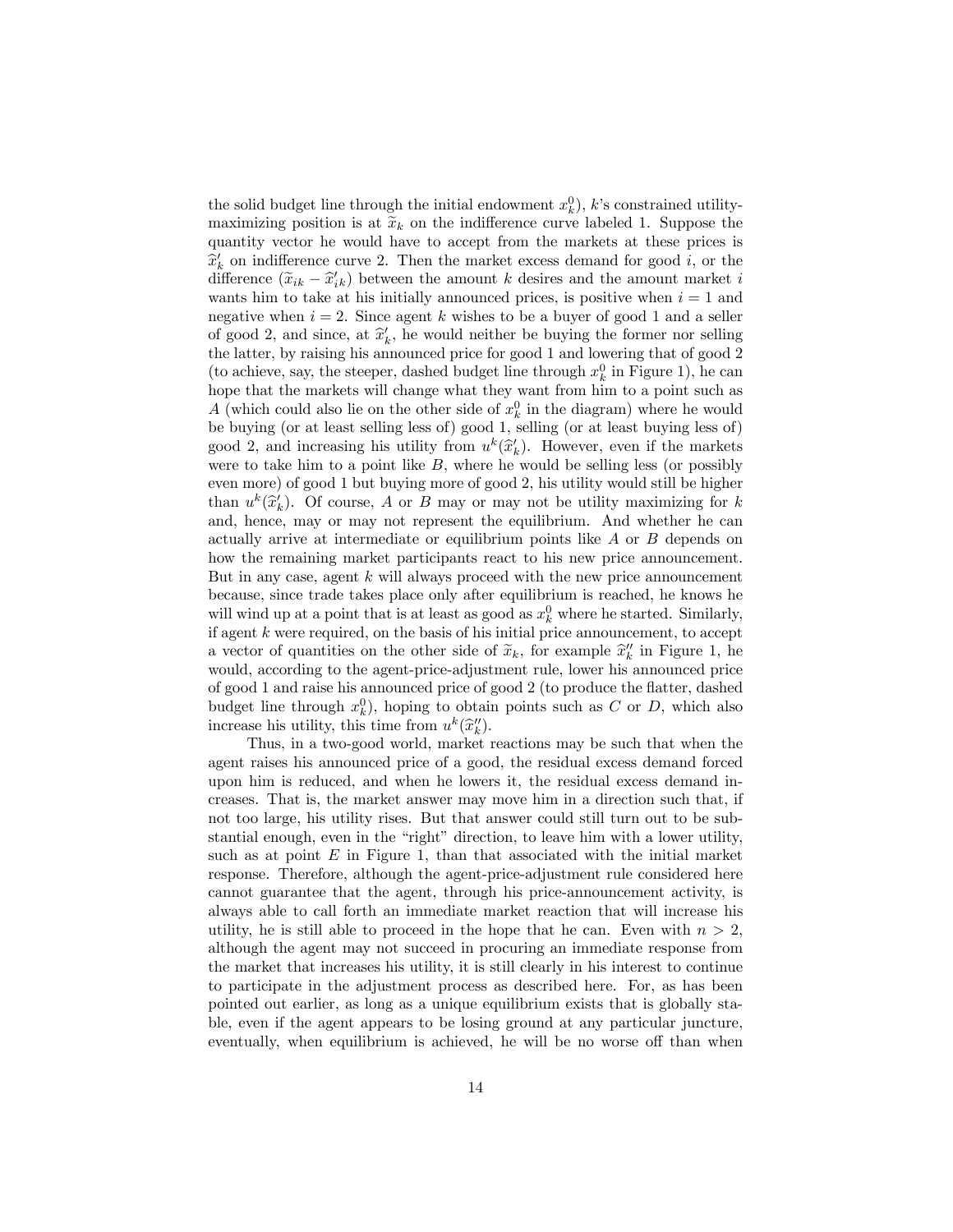he began. That is, his utility cannot be lower than  $u^k(x_k^0)$ . And it may be considerably higher.

To move to a concrete specification of agent-price adjustment rules in Walrasian models of exchange economies, let  $p^k = (p_{1k}, \ldots, p_{Ik}) > 0$  vary over possible price announcements by agent  $k$ . The agent-price-adjustment story says that the change in announced price  $p^k$  varies directly with the difference between agent k's desired trades at  $p^k$  (previously denoted by  $\tilde{q}_k$ ) and those required in response to the desires of the remaining market participants at  $p^k$ (previously written  $\hat{q}_k$ ). The latter difference at the price vector  $\hat{p}^k$  considered above is

$$
\widetilde{q}_k - [-\widehat{q}_k] = \widetilde{\overline{q}},
$$

or

$$
E^{k}(\tilde{p}^{k}) - \left[ -\sum_{\kappa \neq k} E^{\kappa}(\tilde{p}^{k}) \right] = E(\tilde{p}^{k}),
$$

where  $\tilde{\overline{q}}$  is the market-excess-demand vector at  $\tilde{p}^k$ . In general, then, agent k changes  $p^k$  directly with the market-excess-demand function  $E(p^k)$ . Thus, letting  $\theta_k$  be a known, nonzero constant for each k, one collection of priceadjustment rules that might accompany the agent-price-adjustment story is

$$
\frac{dp^k}{d\tau} = \theta_k E(p^k), \quad k = 1, \dots, K,
$$
\n(6)

where, recall,  $\tau$  denotes time. Observe that (6) is a system of equations that, for each  $k$ , is formally identical to, but has a different interpretation and significance than, (4). Observe also that, because, as suggested in previous discussion, agent k knows  $E(p^k)$  from the responses of the remaining agents to his announcement of each  $p^k$ , he has sufficient information to change  $p^k$  in line with (6). Moreover, since it is based on market excess demand functions, the impact of the Debreu result impinges, with all of its force, on the analysis of the global stability of equilibria under (6).

It should be pointed out, however, that due, in part, to the formal equivalence of  $(6)$  and  $(4)$ , the extra sufficient conditions at the level of the individual ensuring uniqueness and global stability in Theorems 1 and 2, including the special circumstance in which all utility functions take on the Cobb-Douglas form, apply here as well. Under any of these sets of extra conditions, then, starting at a collection of K price vectors  $p^k > 0$ , where  $k = 1, ..., K$ , each different, say, from the unique, equilibrium price vector  $\bar{p}$ , the individual behaviors of the K agents will eventually lead everyone to  $\bar{p}$ . Equilibrium in this particular Walrasian exchange model with dynamic (6) is therefore unique and globally stable. And both (i) the additional conditions that ensure uniqueness and global stability, and (ii) the price adjustment mechanism in markets, derive, unlike the Walrasian tâtonnement of Section 2 above, from the properties of individual agents and their behaviors. Such a Walrasian model, then, fully meets the requirements of methodological individualism.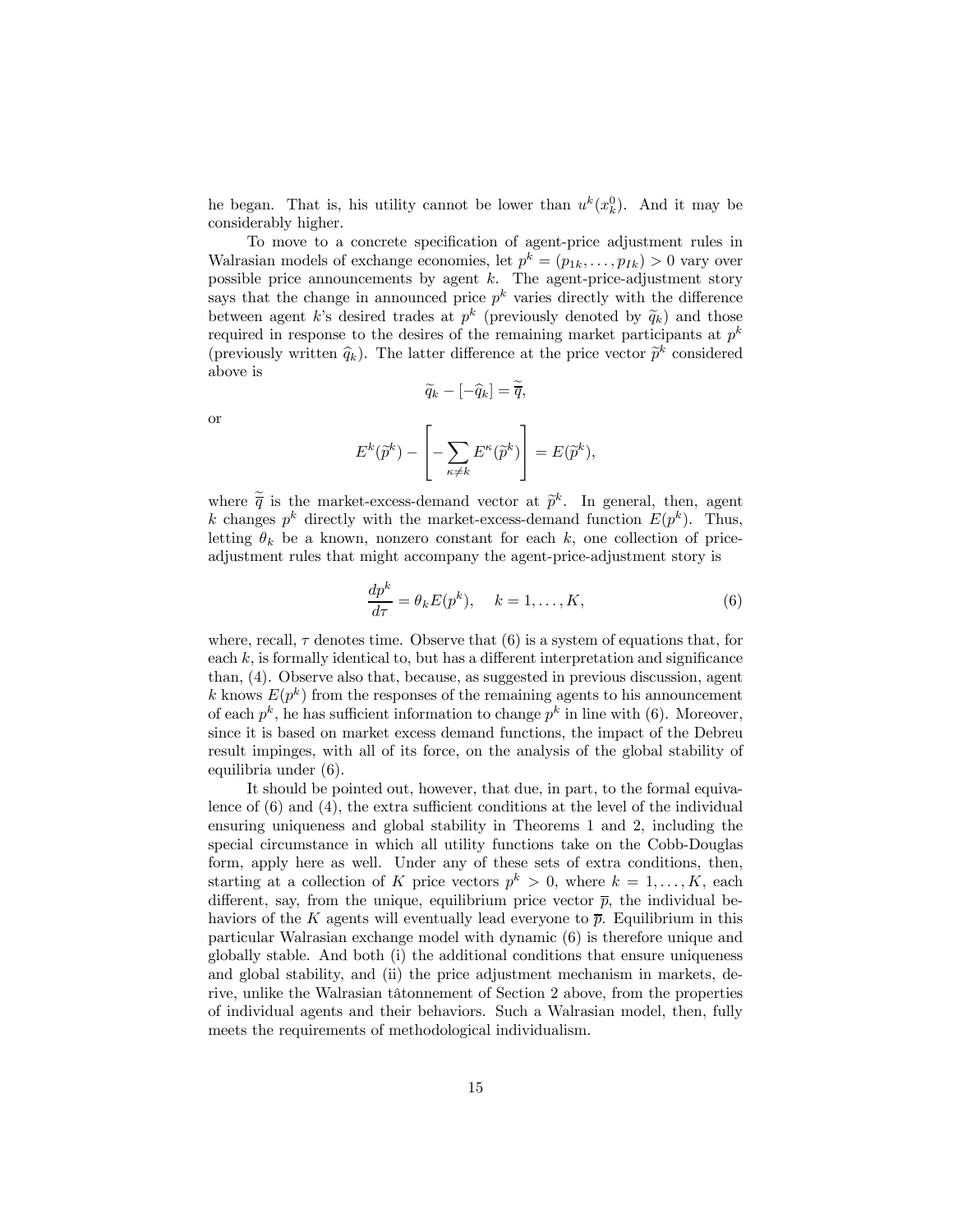It is certainly true that the replacement of the standard auctioneer story and (4) by the agent-price-adjustment story and (6) in the theory of price determination of Walrasian systems still leaves something to be desired in so far as generality is concerned. Of course, to what extent greater generality can actually be achieved is, at present, unknown. But it is clear that past criticisms of the ability of the general-equilibrium system to explain price determination that arise from its lack of generality and its apparent inconsistency with methodological individualism are not as serious as they might, at first, have seemed. Economists should restore general equilibrium theory, or a more "acceptable" or more "realistic" version of it to a position of relevance and significance in their microeconomic work.

#### References

- 1. Arrow, K.J. and G. Debreu, "Existence of Equilibirum for a Competitive Economy," Econometrica 22 (1954), pp. 265-290.
- 2. Bénassy, J.P., "Nonclearing Markets: Microeconomic Concepts and Macroeconomic Applications," Journal of Economic Literature 31 (1993), pp. 732- 761.
- 3. Debreu, G., "Excess Demand Functions," Journal of Mathematical Economics 1 (1974), pp. 15-21.
- 4. Einstein, A. and L. Infeld, The Evolution of Physics (New York: Simon & Schuster, 1938).
- 5. Fisher, F.M., "On Price Adjustment without an Auctioneer," Review of Economic Studies 39 (1972), pp. 1-15.
- 6. Flaschel, P., "Dressing the Emperor in a New Dynamic Outfit," Annals of Operations Research 37 (1992), pp. 33-49.
- 7. Hahn, F., "Stability," Handbook of Mathematical Economics, v. 2, K. J. Arrow and M. D. Intriligator, eds (Amsterdam: North Holland, 1982), pp. 745-793.
- 8. ––, "Auctioneer," The New Palgrave, v. 1, J. Eatwell, M. Milgate, and P. Newman, eds. (London: Macmillan, 1987), pp. 136-138.
- 9. Katzner, D.W., Time, Ignorance, and Uncertainty in Economic Models (Ann Arbor: University of Michigan Press, 1998).
- $10. \longrightarrow$ , An Introduction to the Economic Theory of Market Behavior: Microeconomics from a Walrasian Perspective (Cheltenham: Elgar, forthcoming).